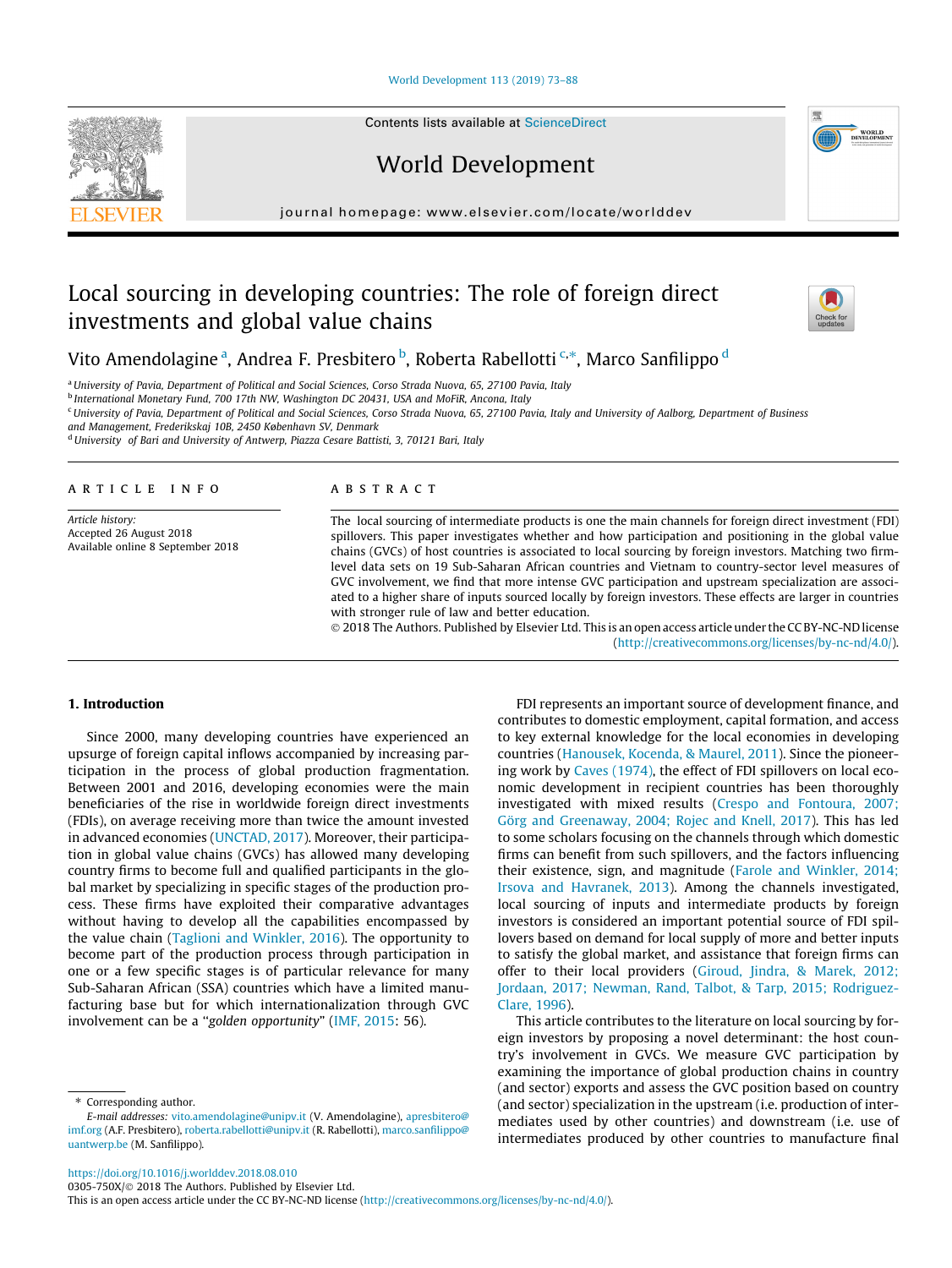<span id="page-1-0"></span>goods for exports) stages of the GVC. Intensive participation in GVCs exposes local firms to the requirements of international markets and more sophisticated demand, and to learning opportunities through the transfer of knowledge and technology from global leaders to local suppliers within the value chain. In addition, upstream participation in GVCs implies local specialization in the production of intermediate inputs available for foreign investors to purchase. Conversely, in developing countries downstream specialization frequently corresponds to concentration in the assembly phase of imported inputs, exploiting mainly low-cost local labor force, with no direct impact on the local supply of intermediate inputs.

In the empirical analysis, GVC indicators are calculated from internationally comparable input/output (I/O) tables retrieved from the Eora Multi Region Input-Output (MRIO) database ([Lenzen, Kanemoto, Moran, & Geschke, 2012](#page-14-0)) and computed at the country-sector pair level. Two firm-level data sets—the Africa Investor Survey (AIS) on 19 SSA countries, and the Vietnam Investor Survey (VIS) both administrated by UNIDO—provide detailed information on foreign investors' choices concerning local sourcing and the transfer of knowledge and other key resources to local suppliers. Due to the cross-sectional nature of the data, we control for confounding factors using firm-level characteristics and include a set of fixed effects to absorb unobserved heterogeneity at the country and sector levels. In our preferred specification, we control also for more granular host country-industry fixed effects and estimate the differential effect of GVC involvement across firm characteristics.

A joint analysis of SSA countries and Vietnam is particularly pertinent in the context of our research since it allows us to investigate a region that attracts relatively fewer foreign manufacturing investments and a country that recently has assumed a central position in the rapidly expanding process of global fragmentation of production. Although between 2005 and 2015 the contribution of FDI to African development increased by 9.6 times on average, it remains marginal [\(UNCTAD, 2017](#page-15-0)). Infrastructure gaps, political instability, and relatively low levels of industrialization and economic diversification deter FDI ([World Bank, 2015\)](#page-15-0) and GVC participation ([OECD and AfDB, 2014; IMF, 2015\)](#page-14-0). In contrast, since the mid 1990s Vietnam has encouraged the entry of foreign capital, the establishment of joint ventures with local firms (especially SOEs), also introducing local content requirements in some sectors (e.g. motor-bike), then phased out in more recent years, as a result attracting large FDI inflows based mainly on efficiency seeking motivations. These investments represent a large share of Vietnam's output (roughly 20 percent of GDP) and half of its total exports ([UNIDO, 2012b](#page-15-0)). Thanks to its strong GVC involvement, Vietnam has emerged as one of Asia's manufacturing powerhouses ([Hollweg et al., 2017\)](#page-14-0).

Including Vietnam in the analysis strengthens the general relevance of our empirical findings beyond the SSA context. Our analysis shows that the degree and type of involvement of developing countries in GVCs are positively related to the amount of local sourcing of intermediate products by foreign investors. Also, foreign investors in countries and sectors with heavy involvement in GVCs are more likely to source their inputs locally. This includes countries specialized in more upstream stages in the GVC where higher local sourcing is accompanied by a higher likelihood that local suppliers will receive support from their foreign buyers. Furthermore, the relationship between GVC involvement and local sourcing is stronger in countries with stronger rule of law and higher spending on education.

The rest of the paper is organized as follows. Section 2 provides a discussion of the literature on FDI spillovers and GVCs. [Section 3](#page-2-0) presents some descriptive evidence of GVC involvement and investors' characteristics and describes the empirical framework. [Section 4](#page-5-0) discusses the main results and [Section 5](#page-9-0) concludes.

### 2. FDI, local sourcing and GVC involvement

### 2.1. FDI spillovers and backward linkages

The large empirical literature on the link between FDI and local economic development in recipient countries does not achieve consensus because it tries to measure the impact of aggregate spillovers (for reviews see [Görg and Greenaway, 2004; Crespo and](#page-14-0) [Fontoura, 2007; Rojec and Knell, 2017](#page-14-0)). Therefore, more recently, the literature has focused instead on the channels that facilitate such spillovers, and their determinants ([Crespo and Fontoura,](#page-14-0) [2007\)](#page-14-0).

Research based on detailed firm-level data shows that spillovers are more likely when a direct backward linkage between the foreign and the domestic firm has been established ([Javorcik and Spatareanu, 2009; Jordaan, 2017; Newman et al.,](#page-14-0) [2015; Rojec and Knell, 2017\)](#page-14-0). Direct relationships with foreign firms generate both static and dynamic effects on local firms ([Blomström and Kokko, 1998; Jordaan, 2011b](#page-14-0)), relying on two connected mechanisms: the demand and the assistance effects ([Rodriguez-Clare, 1996; Giroud et al., 2012; Farole and Winkler,](#page-15-0) [2014\)](#page-15-0) The former refers to increased demand for specific intermediate products, quality improvements, and increased variety of local supply since foreign investors expect their local suppliers to satisfy the requirements of global markets. The latter is the result of the intentional transfer of knowledge and technological and managerial capabilities by multinationals to assist local suppliers in order to ensure that their requirements are met ([Giroud](#page-14-0) [and Scott-Kennel, 2009\)](#page-14-0). Foreign investors can contribute also by providing training for the local labor force, offering local suppliers advance payments, and in some cases, helping them to obtain international certifications.

Several factors can facilitate the establishment of backward linkages and the provision of support to domestic suppliers by foreign firms ([Potter, Moore, & Spires, 2003](#page-15-0)). Some foreign investor's characteristics influence the opportunities for local sourcing. Greater participation in the domestic company and a high level of managerial autonomy from the parent firm facilitate access to information about what is available locally, the quality of domestic inputs, and the reliability of local suppliers ([Amendolagine, Boly,](#page-14-0) [Coniglio, Prota, & Seric, 2013; Giroud et al., 2012\)](#page-14-0). Previous investment experience in the host country can enhance the accumulated knowledge about the local context, thereby encouraging the purchase of local inputs [\(Jordaan, 2011a, 2017\)](#page-14-0). In general, the intensity of local sourcing depends on the foreign investor's global production strategy ([Farole and Winkler, 2014\)](#page-14-0). The opportunities for local providers might be limited if the foreign company chooses to internalize its production or to source from the same global network of established suppliers [\(Paus and Gallagher, 2008; Belderbos](#page-15-0) [et al., 2001](#page-15-0)). A global sourcing strategy that penalizes local suppliers is more common in industries such as electronics, automotive, and pharmaceuticals where inputs are technologically complex. Also, the motivation for investing can have an impact on the opportunities for local sourcing ([Giroud et al., 2012\)](#page-14-0). In the manufacturing industry in developing countries, efficiency and market seeking motivations offer more opportunities for local sourcing compared to resource seeking investments in a primary industry that often is concentrated in enclaves isolated from the rest of the domestic economy ([Nunnenkamp and Spatz, 2004](#page-14-0)).

Also, some host country characteristics affect local sourcing. Sound local institutions reduce problems related to contract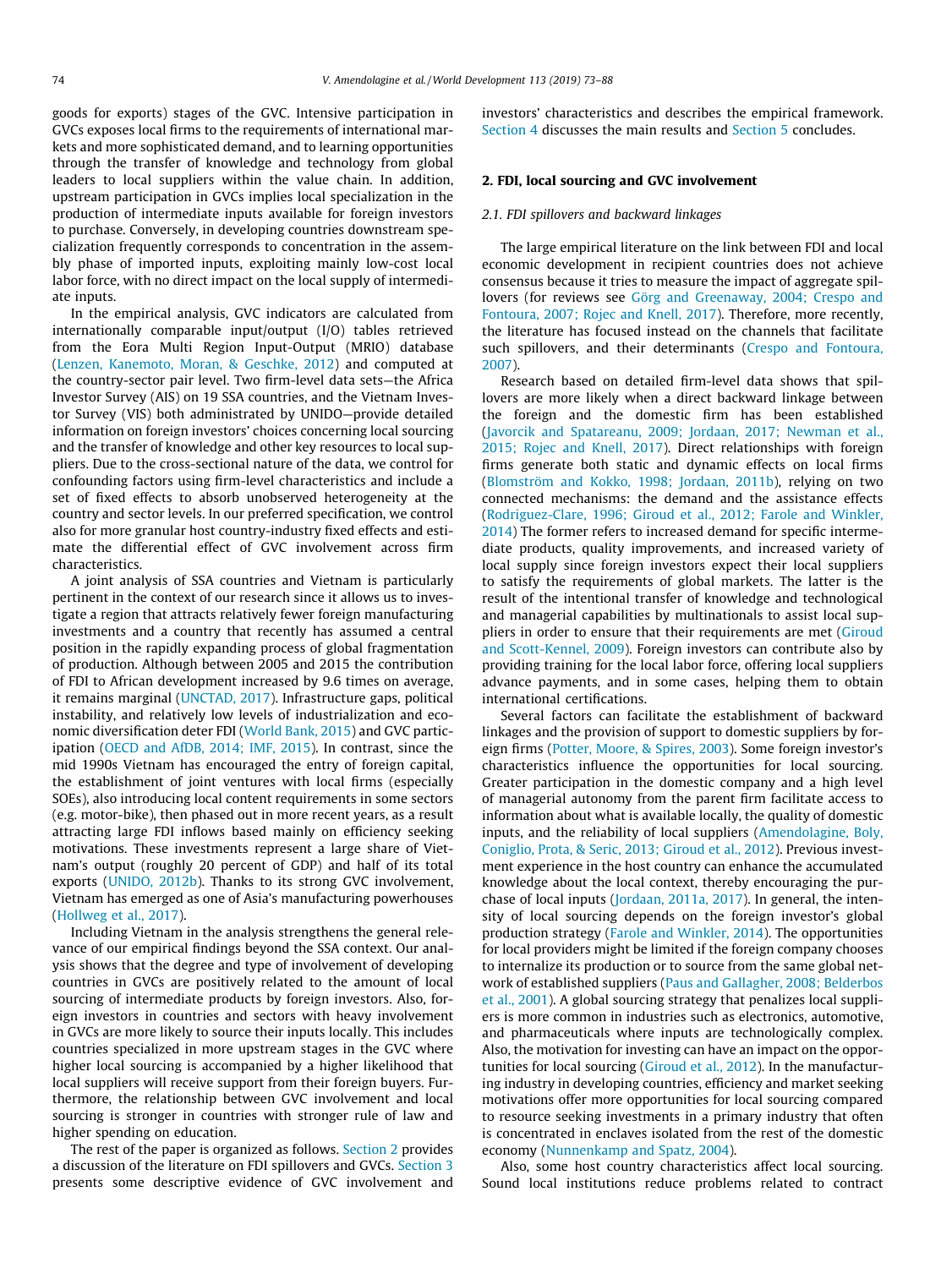<span id="page-2-0"></span>enforceability, while cumbersome regulations can discourage foreign investors from purchasing local intermediate products ([Alfaro, Areendam, Sebnem, & Selin, 2004; Hsiao and Shen, 2003\)](#page-14-0). In addition, the level of human capital affects local production capabilities and the absorptive capacity of domestic companies which influences their ability to satisfy the more sophisticated demand from foreign investors ([Borensztein, De Gregorio, & Lee,](#page-14-0) [1998; Irsova and Havranek, 2013\)](#page-14-0).

Once a linkage is established, foreign investors are likely to provide support to their local suppliers as shown by empirical evidence on Mexico ([Jordaan, 2011b, 2017](#page-14-0)). However, this support on its own does not guarantee that the linkage will have positive spillovers. These effects depend also on the duration of the relation and contract specifications, the technological gap, and the domestic firm's absorptive capacity ([Giroud and Scott-Kennel, 2009;](#page-14-0) [Jordaan, 2017\)](#page-14-0).

### 2.2. Local sourcing and GVC involvement

Involvement in GVCs is another dimension that might affect the local sourcing decision ([Taglioni and Winkler, 2016](#page-15-0)). Some studies show that higher involvement in GVCs (through both higher imports and exports of intermediate inputs) can improve the capabilities of local firms, since it exposes them to stronger competition, more intense information flows, and greater production complexity [\(Paus and Gallagher, 2008; Farole and Winkler,](#page-15-0) [2014\)](#page-15-0). Both specialized suppliers and providers of labor intensive inputs can take advantage of GVC-related interactions to master new capabilities and comply with international quality standards. Some of these mechanisms have been investigated in depth in case studies, such as in [Ivarsson and Alvstam's \(2011\)](#page-14-0) study on IKEA's value chain in Asia which provides evidence about how local suppliers learn and upgrade within the value chain. Furthermore, two recent econometric studies on representative samples of North African and Latin American firms do also find evidence of a productivity advantage of GVC suppliers (especially in upstream stages) ([Del Prete, Giovannetti, & Marvasi, 2017; Montalbano, Nenci, &](#page-14-0) [Pietrobelli, 2017\)](#page-14-0).

Nonetheless, the extant GVC literature shows that global value chain involvement has heterogeneous, complex implications for the local economy ([Gereffi, 1999; Humphrey and Schmitz, 2002\)](#page-14-0). The patterns of governance in the GVC are important for shaping its effects on local suppliers, and coordination may occur through market, hierarchy, modular, relational, and captive relationships ([Gereffi, Humphrey, & Sturgeon, 2005](#page-14-0)). [Pietrobelli and Rabellotti](#page-15-0) [\(2011\)](#page-15-0) show that different governance patterns have diverse effects on the learning mechanisms in GVCs, offering different potential upgrading opportunities to local suppliers. For instance, in modular chains, learning can be the result of pressure to match international standards while in relational GVCs, it may be mutual and based on intense face-to-face interactions among value chain actors with complementary competences. In captive chains, the opportunities for learning and upgrading are generally limited to a narrow range of tasks such as simple assembly. In these cases, GVCs can be a barrier to spillovers if the country's involvement is based mostly on exploiting unskilled, low-cost labor or natural resources, or standardized tasks with few upgrading opportunities ([Gereffi et al., 2005\)](#page-14-0).

Furthermore, macroeconomic factors such as a well-functioning business and institutional climate, and an educated and skilled labor force might constitute tipping points in lead firms' strategic decisions and might influence the way countries participate in GVCs ([Antràs and Chor 2013; Cattaneo et al., 2013](#page-14-0)). Also, the existence of international trade agreements affects local GVC involvement. For instance, in the case of preferential trade agreements, GVC involvement can result in low levels of upgrading and linkages to local actors (Morris and Staritz,  $2016$ ).<sup>1</sup>

Bearing in mind the complexity involved in the impact of GVCs on the local economy, in this paper among the determinants of local sourcing we include two indicators of GVC involvement to measure the participation rate and the position at the country/sector level. Although we acknowledge that these indicators do not fully account for all the micro and macro factors characterizing GVC involvement, they offer an aggregate quantitative assessment which is a starting point for an appreciation of an empirical phenomenon so far overlooked in the empirical literature on FDIs and local sourcing.

### 3. Data and empirical analysis

### 3.1. Foreign investments in SSA and Vietnam

We use firm-level data from two original surveys administered by UNIDO: the African Investor Survey (AIS) on 19 Sub-Saharan countries, and the Vietnam Investment Survey (VIS). $<sup>2</sup>$  They provide</sup> detailed information on the general characteristics of foreign investors including ownership structure, country of origin, motivation for investing, linkages, and assistance provided to local producers.

In line with other empirical studies on local sourcing, we focus on the manufacturing industry ([Belderbos, Capannelli, & Fukao,](#page-14-0) [2001; Kiyota, Matsuura, Urata, & Wei, 2008; Görg, Hanley, &](#page-14-0) [Strobl, 2011; Giroud et al., 2012; Amendolagine et al., 2013](#page-14-0)). $3$ The total sample includes 1915 foreign investors, 42 percent of which are based in Vietnam.<sup>4</sup> Among SSA countries, Kenya (10.1 percent), Uganda (7.2 percent), Nigeria (5.6 percent) and Ghana (4.9 percent) are the most represented in the sample (Table A1 in the Appendix).

The average share of inputs sourced domestically by foreign investors is highly heterogeneous across countries and sectors ([Table 1](#page-3-0)). Countries with larger shares of local sourcing are Kenya (43 percent), Zambia (25 percent), Tanzania and Ethiopia (23 percent), Uganda and Nigeria (21 percent). In Vietnam, the average share of local sourcing is 18 percent. Considering the average values in different industries, there are significant heterogeneities across countries. For instance, in Ethiopia, foreign investors buy 62percent of their inputs in the local market in labor intensive industries such as Food and Beverage, and 32 percent in Textile and Apparel. High shares of local sourcing in Textiles occur also

 $1$  For instance, in the case of Lesotho, the strong attraction of foreign assembly plants (mostly for Asian investors) in the apparel GVC is explained by the opportunity for foreign investors to take advantage of the African Growth and Opportunity Act (AGOA), and secure preferential access to the US market [\(Morris and Staritz, 2016](#page-14-0)).

<sup>2</sup> For a detailed description of the surveys see Africa Investor Report ([UNIDO,](#page-15-0) [2012a\)](#page-15-0) and Vietnam Industrial Investment Report ([UNIDO, 2012b\)](#page-15-0). Both surveys follow a rigorous methodology in terms of stratified sampling (on 3 dimensions: sector, size and ownership) and interview techniques (face-to-face interviews with top-level managers of foreign- and domestic-owned firms). Notwithstanding the similarities between the two surveys, the merging of the two datasets required some manual harmonization. Additional information is available from the UNIDO Investment Monitoring Platform at <http://investment.unido.org/imp/>.

<sup>&</sup>lt;sup>3</sup> We include ISIC revision 3 categories C and exclude industries such as construction and utilities (together representing 40percent of the observations) which are less likely to participate in GVCs. The majority of foreign investors are specialized in 3 sectors: Petroleum and Chemical Products (24.5 percent), particularly in Ghana, Mali, Malawi, and Nigeria; Textiles and Wearing Apparel (16.5 percent), attracting FDI in Vietnam as well as in several SSA countries including Lesotho and Madagascar where it represents the large majority of investments (respectively 72.9 percent and 57.4 percent of total investments); and Food and Beverage (14.7 percent) especially in Kenya, Rwanda, Uganda, and Zambia.

In both surveys, each investor corresponds to the initial investment in the country. Vietnam is overrepresented in the dataset; we deal with this by adding destination-country fixed effects to the econometric analysis. Also, our results remain robust to the exclusion of Vietnam (see [Section 4\)](#page-5-0).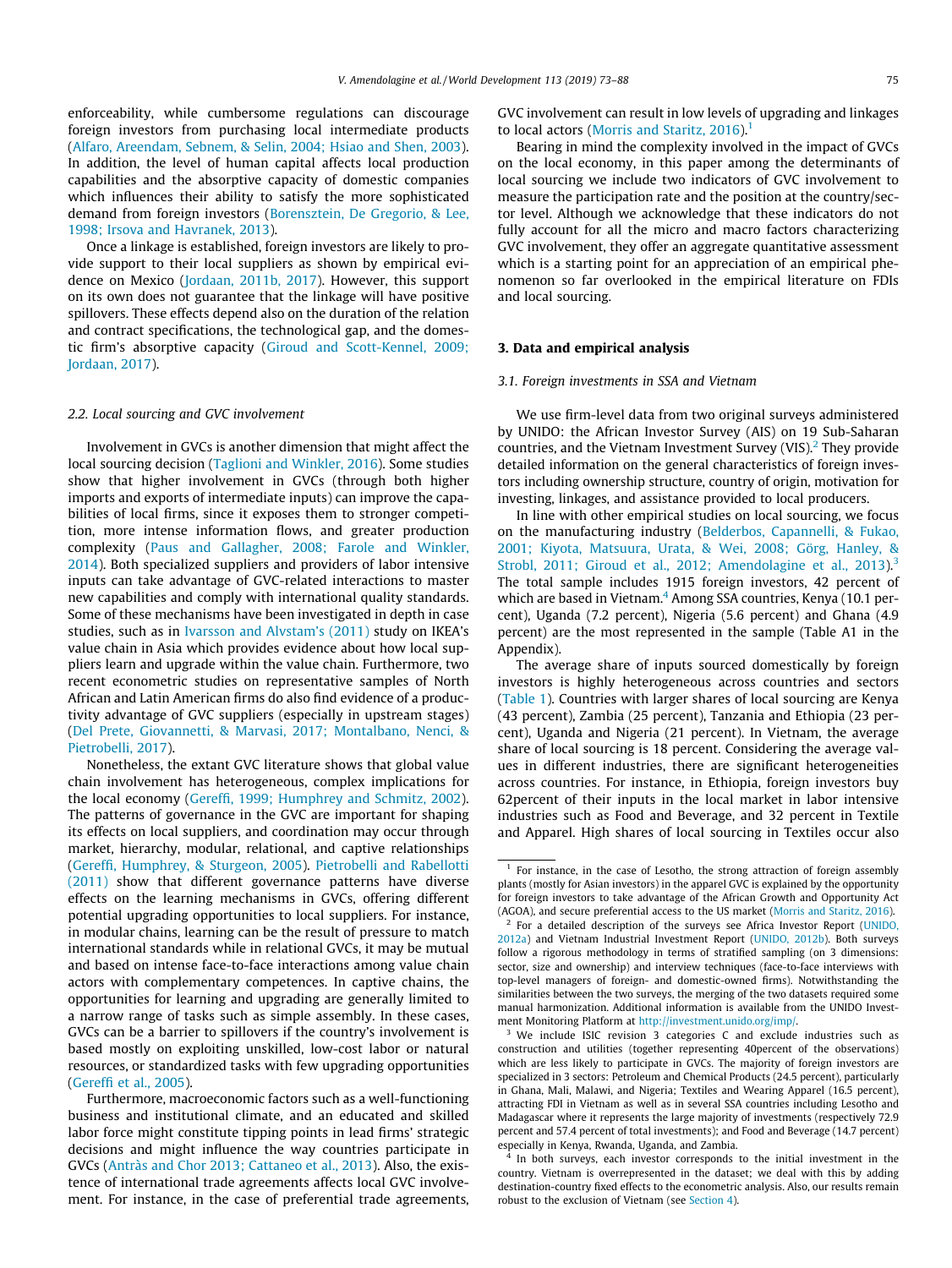<span id="page-3-0"></span>

| Table 1                                             |  |
|-----------------------------------------------------|--|
| Share of local inputs sourced by foreign investors. |  |

|              | All<br>sectors | Food &<br>Beverage | Textiles & Wearing<br>Apparel | Wood &<br>Paper | Petroleum &<br>Chemicals | Metal<br>products | Electrical &<br>Machinery | Transport<br>Equipment | Other<br>manufacturing |
|--------------|----------------|--------------------|-------------------------------|-----------------|--------------------------|-------------------|---------------------------|------------------------|------------------------|
| Burkina Faso | 0.11           | 0.33               | 0.00                          | NA              | 0.00                     | 0.07              | <b>NA</b>                 | NA                     | 0.00                   |
| Burundi      | 0.11           | 0.20               | <b>NA</b>                     | 0.00            | 0.00                     | 0.20              | <b>NA</b>                 | <b>NA</b>              | <b>NA</b>              |
| Cameroon     | 0.21           | 0.15               | <b>NA</b>                     | 0.25            | 0.27                     | 0.33              | 0.00                      | 0.30                   | 0.11                   |
| Cape Verde   | 0.13           | 0.06               | 0.00                          | 0.33            | 0.18                     | 0.00              | <b>NA</b>                 | <b>NA</b>              | 0.00                   |
| Ethiopia     | 0.23           | 0.62               | 0.32                          | 0.12            | 0.11                     | 0.04              | 0.00                      | <b>NA</b>              | 0.24                   |
| Ghana        | 0.09           | 0.08               | 0.03                          | 0.29            | 0.02                     | 0.11              | 0.00                      | <b>NA</b>              | 0.23                   |
| Kenya        | 0.43           | 0.4                | 0.39                          | 0.60            | 0.41                     | 0.64              | 0.46                      | 0.30                   | 0.39                   |
| Lesotho      | 0.07           | 0.00               | 0.04                          | 0.50            | 0.14                     | <b>NA</b>         | 0.05                      | <b>NA</b>              | 0.00                   |
| Madagascar   | 0.17           | 0.54               | 0.09                          | 0.30            | 0.20                     | <b>NA</b>         | <b>NA</b>                 | 0.00                   | 0.00                   |
| Malawi       | 0.14           | 0.02               | 0.00                          | 0.10            | 0.14                     | 0.25              | 0.00                      | 0.30                   | 0.00                   |
| Mali         | 0.07           | 0.00               | 0.17                          | NA              | 0.10                     | 0.00              | 0.07                      | <b>NA</b>              | 0.00                   |
| Mozambique   | 0.12           | 0.12               | 0.15                          | 0.34            | 0.04                     | 0.02              | 0.12                      | <b>NA</b>              | 0.50                   |
| Niger        | 0.12           | 0.00               | NA                            | 0.05            | 0.20                     | 0.30              | <b>NA</b>                 | <b>NA</b>              | 0.00                   |
| Nigeria      | 0.21           | 0.28               | 0.38                          | 0.39            | 0.19                     | 0.15              | 0.08                      | 0.03                   | 0.05                   |
| Rwanda       | 0.04           | 0.01               | 0.00                          | NA              | 0.00                     | 0.25              | 0.00                      | <b>NA</b>              | 0.00                   |
| Senegal      | 0.12           | 0.15               | 0.00                          | 0.35            | 0.11                     | 0.00              | <b>NA</b>                 | 0.00                   | <b>NA</b>              |
| Tanzania     | 0.23           | 0.28               | 0.21                          | 0.25            | 0.23                     | 0.17              | 0.32                      | 0.00                   | 0.20                   |
| Uganda       | 0.21           | 0.23               | 0.29                          | 0.21            | 0.17                     | 0.36              | 0.18                      | 0.13                   | 0.04                   |
| Vietnam      | 0.18           | 0.25               | 0.18                          | 0.24            | 0.19                     | 0.13              | 0.11                      | 0.17                   | 0.22                   |
| Zambia       | 0.25           | 0.30               | 0.00                          | 0.23            | 0.24                     | 0.30.             | 0.00                      | NA                     | 0.33                   |

Source: AIS and VIS.

in Kenya (39 percent) and Uganda (38 percent). In contrast, Lesotho and Madagascar report shares of local sourcing below 10 percent since they are assembly platforms for Asian multinationals exporting to the US market under the AGOA (African Growth and Opportunity Act) preferential treatments ([Morris and Staritz,](#page-14-0) [2016\)](#page-14-0).

[Table 2](#page-4-0) presents a summary of the main characteristics of foreign investors reported as average values at country level. In almost all countries, the share of foreign ownership is generally well above 50 percent and most investments are greenfield. There are some cross-country differences in the motivations for investment; although most are market seeking, in Vietnam, Lesotho, and Madagascar efficiency seeking is an important reason to invest.

### 3.2. Measuring participation and position in the GVC

We calculate two indicators of GVC participation and position, based on the Eora MRIO database, which provides information on value added trade for 189 countries and 26 sectors from 1990 to 2012 [\(Lenzen et al., 2012\)](#page-14-0).<sup>5</sup>

The objective is to measure the interconnections across countries within a vertical trading chain where each country specializes in some stages of the production process. For vertical international trade to occur, a good must be produced in two or more sequential stages, and across at least two international borders [\(Hummels,](#page-14-0) [Ishii, & Yei, 2001\)](#page-14-0). The participation in vertically specialized trade can take two different forms: downstream, with direct exports of foreign value added, and upstream, with indirect exports of domestic value added through a third country. [Koopman et al. \(2011\)](#page-14-0) decompose gross exports into two main components: 1) foreign value-added (FVA) content of intermediate imports embodied in gross exports, and 2) domestic value added which is the value of domestically produced exports. The latter is further decomposed into: a) direct domestic value added—i.e. the value added embodied in exports of final goods and intermediates, absorbed by direct importers; b) indirect domestic value added (IVA)—i.e. the value added embodied in intermediates re-exported to third countries; and c) re-imported domestic value added—i.e. the value added from exported intermediates that are reimported. Building on these widely adopted definitions, we introduce two indicators of GVC participation and position to account for GVC involvement.

### 3.2.1. GVC participation

We define GVC participation of each sector  $j$  in a given country  $n$ in the cross-national trade of intermediate goods as:

$$
GVC \; PARTICIPATION_{jn} = FVA_{jn} + IVA_{jn}, \qquad (1)
$$

where  $FVA_{in}$  is the foreign value added and  $IVA_{in}$  is the indirect domestic value added in both sector  $j$  and country  $n$ , divided by total country exports. Larger values of the index indicate more intensive participation in the GVC.

[Fig. 1](#page-4-0) depicts average GVC participation levels and shows that the countries with the highest levels of participation are Rwanda, Lesotho, Vietnam, and Ethiopia where at least 60 percent of exported value added consists of intermediates either imported by other countries or exploited by foreign countries in their exports. Absolute values of foreign and indirect value added are much smaller in SSA countries compared to Vietnam, confirming that the SSA countries generally are at the beginning of their process of integration into GVCs. For instance, while Ethiopia and Vietnam report similar relative levels of participation, total valued added of intermediates exported from Vietnam (equal to US\$14.6 billion) is 16 times larger than total value added for Ethiopia (US \$900 million).

Fig. A1 (in the Appendix) reports the levels of GVC participation in the six countries with the highest GVC involvement in each sector. Textile and Apparel is the industry with the highest GVC participation in Lesotho, Vietnam and Ethiopia. Other industries with important GVC participation are Food and Beverages in Senegal, Vietnam and Kenya, Wood and Paper in Ghana and Cameroon, and Chemicals in Niger.

## 3.2.2. GVC position

The second indicator measures the relative position of sector j in country  $n$  within the GVCs, calculated as the log-difference between the upstream (IVA) and the downstream components (FVA) of the GVC participation index:

$$
GVC \; POSTTION_{jn} = Ln(1 + IVA_{jn}) - Ln(1 + FVA_{jn}) \tag{2}
$$

 $5$  Eora is the only IO database that provides information on SSA countries; thus, despite some well-known concerns about missing data filled through optimization procedures, following OECD and AfDB (2014) and [IMF \(2015\)](#page-14-0) we use it to measure GVC involvement in the region.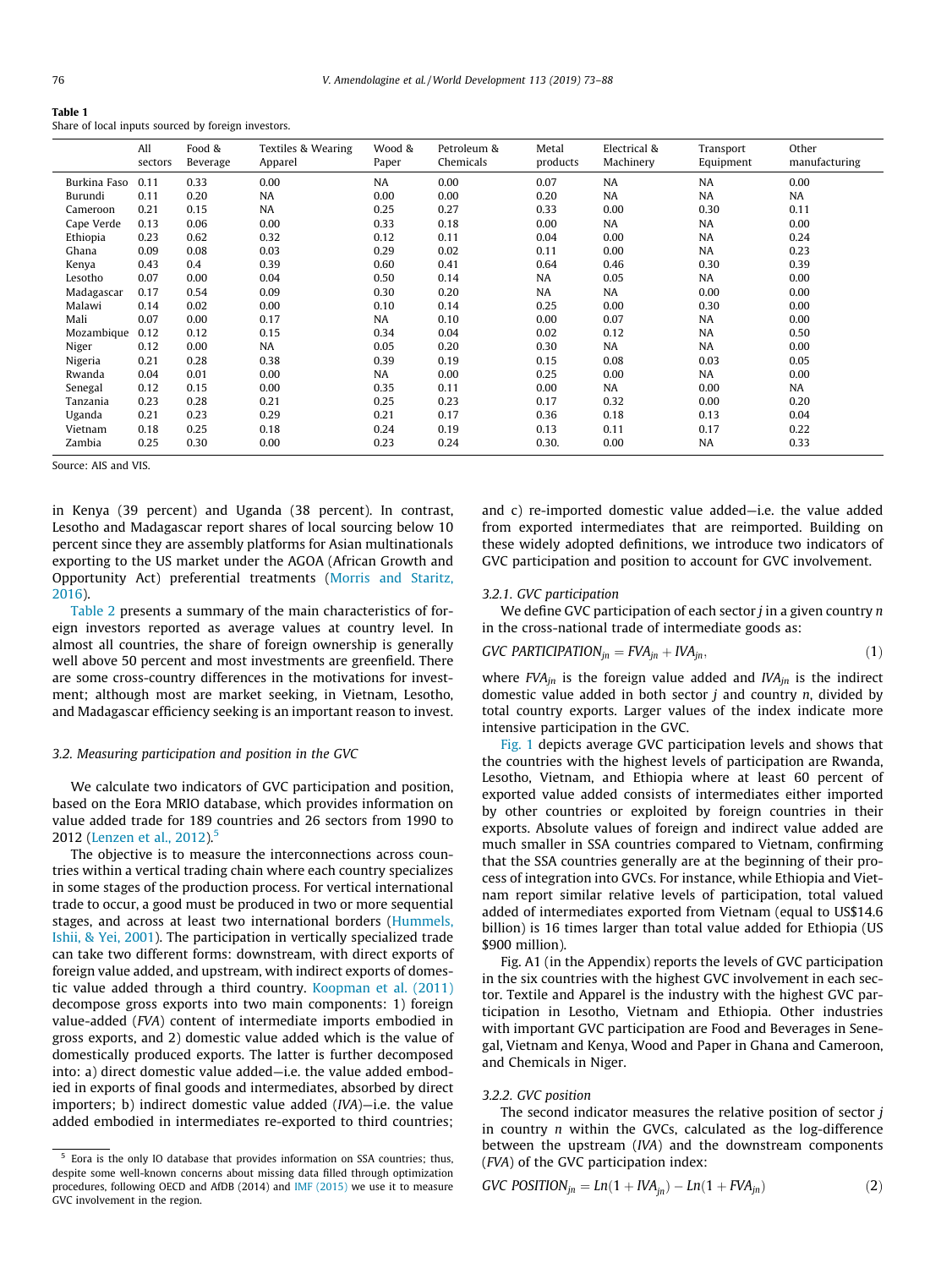<span id="page-4-0"></span>

| Table 2                                    |  |
|--------------------------------------------|--|
| Main characteristics of foreign investors. |  |

| Host country % of foreign | ownership | Top two origin countries with more<br>than one investment $(#)$ | Market<br>seeking (%) | Efficiency<br>seeking (%) | Natural resource<br>seeking $(\%)$ | Greenfield<br>$(\%)$ | Number of years since the<br>first investment |
|---------------------------|-----------|-----------------------------------------------------------------|-----------------------|---------------------------|------------------------------------|----------------------|-----------------------------------------------|
| Burundi                   | 82.8      | Belgium, Rwanda, Netherlands (2)                                | 53.8                  | 7.7                       | 15.4                               | 84.6                 | 28.9                                          |
| Cameroon                  | 69.3      | France (16), Switzerland (5)                                    | 67.5                  | 10.0                      | 10.0                               | 87.5                 | 26.6                                          |
| Cape Verde                | 85.1      | Portugal (12), Spain (4)                                        | 59.1                  | 13.6                      | 0.0                                | 71.4                 | 9.7                                           |
| Ethiopia                  | 82.2      | India (11), China (9)                                           | 66.3                  | 3.6                       | 12.0                               | 89.2                 | 9.0                                           |
| Ghana                     | 85.0      | India (18), UK (14)                                             | 75.3                  | 6.4                       | 6.4                                | 87.2                 | 16.9                                          |
| Kenya                     | 77.4      | UK (60), India (46)                                             | 80.1                  | 3.0                       | 4.0                                | 92.5                 | 24.1                                          |
| Lesotho                   | 98.0      | South Africa (17), China (14)                                   | 33.3                  | 33.3                      | 2.1                                | 91.7                 | 9.4                                           |
| Madagascar                | 89.7      | France (18), Mauritius (16)                                     | 33.3                  | 27.1                      | 6.2                                | 83.0                 | 15.8                                          |
| Malawi                    | 63.3      | India, South Africa (3)                                         | 73.7                  | 0.0                       | 5.3                                | 73.7                 | 19.0                                          |
| Mali                      | 86.7      | France $(7)$ , Senegal $(6)$                                    | 80.0                  | 3.3                       | 3.3                                | 82.8                 | 13.7                                          |
| Mozambique                | 86.1      | Portugal (27), South Africa (17)                                | 90.8                  | 1.5                       | 0.0                                | 90.6                 | 18.4                                          |
| Niger                     | 78.7      | Ghana $(2)$                                                     | 50.0                  | 0.0                       | 0.0                                | 88.9                 | 14.7                                          |
| Nigeria                   | 60.6      | India $(20)$ , Lebanon $(14)$                                   | 71.6                  | 2.7                       | 0.9                                | 88.7                 | 29.3                                          |
| Rwanda                    | 86.6      | Kenya (6), Belgium (3)                                          | 83.3                  | 4.2                       | 0.0                                | 91.7                 | 11.1                                          |
| Senegal                   | 72.5      | France (8), Lebanon, Cote d'Ivoire (3)                          | 66.7                  | 8.3                       | 4.2                                | 92.3                 | 33.0                                          |
| Tanzania                  | 81.8      | India (25), Kenya (10)                                          | 72.5                  | 7.7                       | 4.4                                | 72.5                 | 12.7                                          |
| Uganda                    | 93.8      | India (48), Kenya (37)                                          | 64.2                  | 10.2                      | 14.6                               | 86.1                 | 16.1                                          |
| Vietnam                   | 96.5      | China (162), Japan (150)                                        | 41.7                  | 43.8                      | 2.4                                | 87.3                 | 9.0                                           |
| Zambia                    | 86.1      | South Africa, India (6)                                         | 76.3                  | 7.9                       | 10.5                               | 68.4                 | 14.8                                          |

Source: AIS and VIS.

The total shares of the three motivations do not sum to 100% because the questionnaire included other motivations which are marginal and are not reported in the table.



Fig. 1. GVC participation at country level (2010). Notes: The dotted line represents the average value in developing countries defined by the World Bank as low income and lower-middle income. Zambia is excluded because of lack of data. Source: Authors' elaboration based on the Eora Multi Region Input-Output database.

Positive values indicate upstream specialization in the GVC phases of the production process which are remote from final demand (e.g. production of intermediates products used by other countries in their exports); negative values denote downstream specialization in phases close to final demand (e.g. use of intermediates to produce final goods for exports).

[Fig. 2](#page-5-0) depicts the values of the GVC position index across countries. In general, SSA countries are concentrated in upstream activities, confirming their specialization in manufacturing activities linked to the primary sector which is dominant in many of these countries. Moreover, in many cases their level of GVC participation is relatively low which contrasts with countries such as Ethiopia, Lesotho, and Vietnam that generally are characterized by more downstream positions and relatively high levels of participation.

For each sector, Fig. A2 in the Appendix reports the GVC positions for the three most downstream (on the left side) and upstream (on the right side) countries. Overall, the sectors characterized by an upstream GVC position are Wood and Paper, Chemicals, and Metal Products. Textile and Apparel and Food and Beverages, two industries characterized by long chains including transformation and assembly of intermediate products, are more downstream in terms of GVC participation.

## 3.3. Empirical framework

To assess whether and how GVC participation and position are associated to the amounts of inputs bought locally by foreign investors, we employ a model used widely to investigate the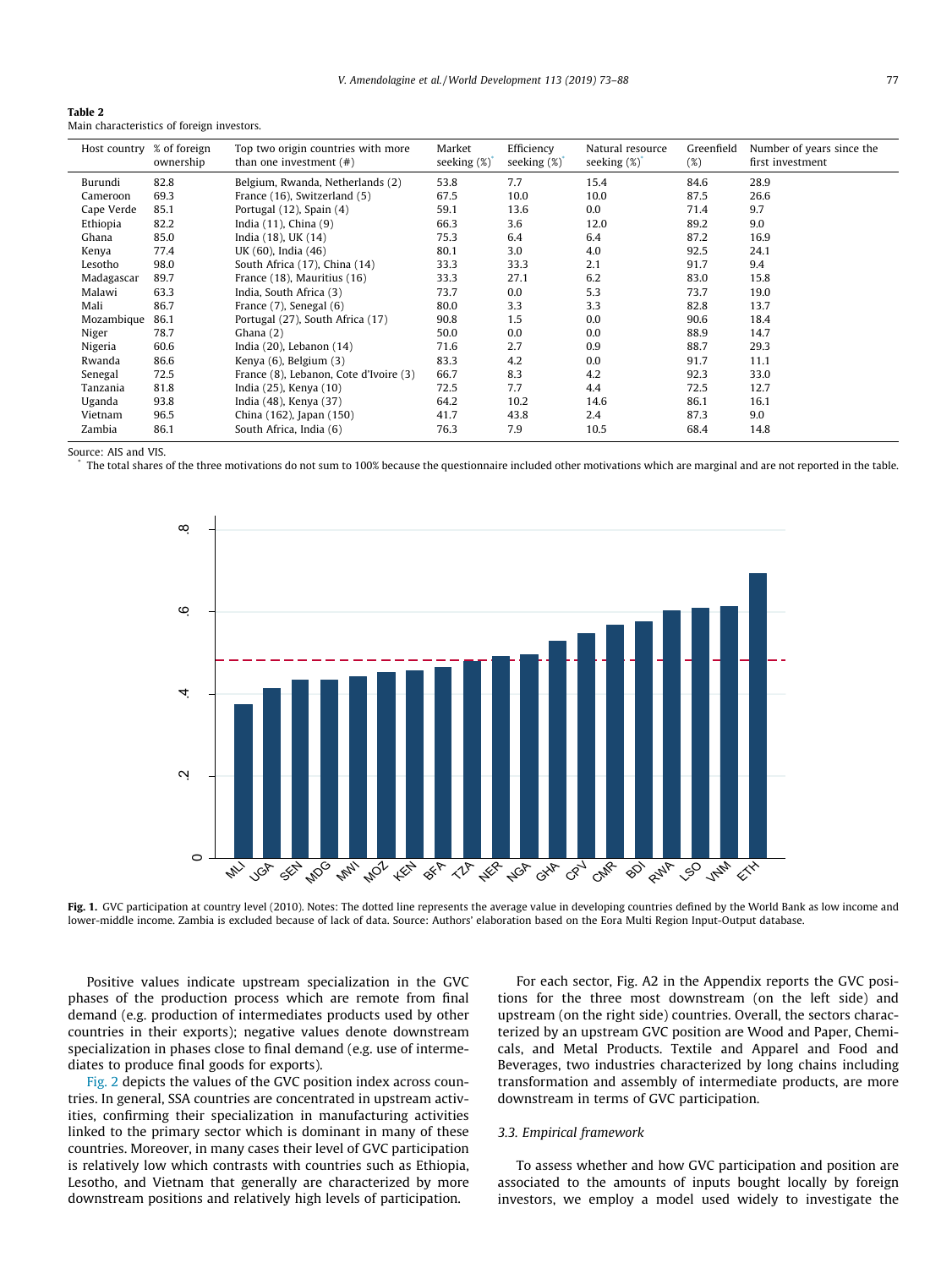<span id="page-5-0"></span>

Fig. 2. GVC position at country level (2010). Notes: The dotted line represents the average value in developing countries defined by the World Bank as low income and the lower-middle income. Zambia is excluded because of lack of data. Source: Authors' elaboration based on the Eora Multi Region Input-Output database.

determinants of local sourcing, augmented with the two measures of GVC involvement:

$$
Y_{ijn} = GVC \; PARTICIPATION_{jn} + GVC \; POSTION_{jn} + \sum X_{ijn} + \delta_x
$$
  
+  $\lambda_n + \gamma_j + \varepsilon_i$  (3)

The dependent variable  $Y_{ijn}$  measures local sourcing intensity as the share of inputs sourced domestically by the foreign investor i in industry  $j$  and country  $n$ . Following other studies on the determinants of linkages ([Jordaan, 2011a, 2011b; Amendolagine et al.,](#page-14-0) [2013; Belderbos et al., 2001; Kiyota et al., 2008; Giroud et al.,](#page-14-0) [2012\)](#page-14-0), the set of control variables  $(X_{ijn})$  includes investor and investment characteristics: a) local experience of foreign firms, measured as the log of years since the first investment (AGE); b) foreign share in the ownership of investors (FOREIGN OWNERSHIP); c) investor size measured by the log of the number of employees (SIZE); d) labor productivity measured as the log of sales on employees (LABOR PRODUCTIVITY); e) a dummy variable that takes the value 1 if the foreign investor exports and zero otherwise (EXPORT); f) a dummy variable that takes the value 1 if the investment is greenfield and zero if it is an acquisition (GREENFIELD); and g) a dummy variable that takes the value of 1 if the main reason for investing is market-seeking and zero for any other reason (MART-KET SEEKING).<sup>6</sup>

To absorb unobserved heterogeneity which could affect both the degree of GVC participation and the firm's propensity to undertake local sourcing, we include fixed effects for the origin and destination countries of the foreign investor  $i$  ( $\delta_x$  and  $\lambda_n$ , respectively) and for the destination industry  $j(\gamma_j)$ . Also, as well as including fixed effects for the origin and destination countries, as a robustness check we test in the Appendix A1 whether geographic, cultural, and institutional proximity between the investment origin and destination countries matters for explaining local sourcing.

Given the cross-sectional nature of the data, the results cannot be interpreted in a causal way since we cannot exclude potential endogeneity of GVC participation. While reverse causality is unlikely to be an issue given the matching at the firm-sector level (i.e. we can reasonably exclude that the performance of a single firm could affect the degree of GVC involvement of the whole sector), $8$  endogeneity could still arise if unobserved factors were correlated to firm propensity to source locally and to the sector degree of GVC involvement. The standard fixed effects included in Eq. (3) control for only some of these factors; there may still be unobserved factors at the country-sector level (e.g. industrial policy, technology) driving both local sourcing and GVC participation. To partially address these concerns, when looking at firm–level heterogeneity we estimate the differential effect of GVC involvement across firm characteristics, controlling also for more granular host countryindustry fixed effects to minimize omitted variable bias. Standard errors are clustered at the destination country-industry pair level to allow for serial correlation among investments in the same industry and the same country.

### 4. Discussion of the main findings

### 4.1. Local sourcing of intermediate inputs

[Table 3](#page-6-0) reports the marginal effects of the Tobit estimation of Eq.  $(3)$  and shows the presence of a positive and statistically significant relation between the extent of local sourcing from foreign investors and participation and position in GVCs.

The marginal effects reported in column 1 indicate that moving from a very low level of GVC participation in a country such as Mali

 $6$  Other factors, such as the share of skilled workers and the technological capabilities of foreign firms which previous studies have found to be important drivers of local linkages [\(Joordan, 2011a](#page-14-0); [Giroud et al., 2012;](#page-14-0) [Sánchez-Martín, De](#page-15-0) [Piniés, and Antoine, 2015](#page-15-0)) could contribute to explaining the size of the linkages. However, data availability prevents us from including these variables. Definitions, sources, and summary statistics of all the variables are presented in Table A2 in the Appendix.

<sup>7</sup> We thank the editor and one of the referees for this suggestion.

 $8\,$  To further rule out issues related to reverse causality, as a robustness test, we ran our main regressions using 3 and 5-year lags of the variables of interest. The results (available upon request) did not change.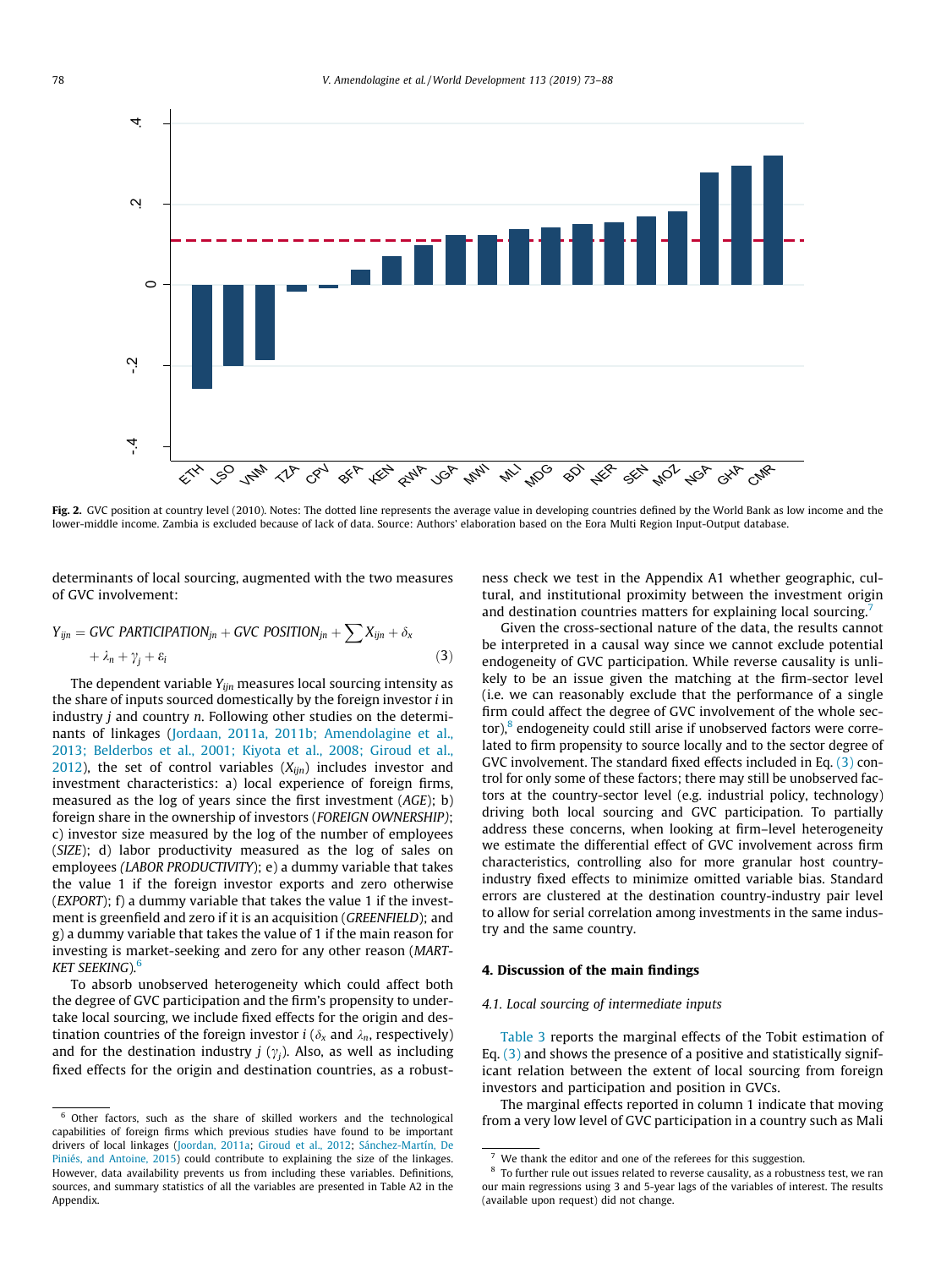#### <span id="page-6-0"></span>Table 3

Global value chains, local sourcing and support to local suppliers.

| Dependent variable<br>LOCAL SOURCING<br><b>ANY SUPPORT</b>                            | <b>TECHNICAL SUPPORT</b> |
|---------------------------------------------------------------------------------------|--------------------------|
| SSA & Vietnam<br><b>SSA</b><br>SSA & Vietnam<br>Sample                                |                          |
| (2)<br>(1)<br>(3)<br>(4)                                                              |                          |
| $1.204***$<br>$0.300*$<br>0.800<br><b>GVC PARTICIPATION</b><br>0.829                  |                          |
| (0.177)<br>(0.133)<br>(1.051)<br>(0.978)                                              |                          |
| $1.288***$<br>$1.077***$<br>1.948<br>1.728<br><b>GVC POSITION</b>                     |                          |
| (0.083)<br>(0.143)<br>(1.018)<br>(0.893)                                              |                          |
| $0.010$ <sup>***</sup><br>$0.019***$<br>$-0.049$<br><b>AGE</b><br>$-0.039$            |                          |
| (0.034)<br>(0.002)<br>(0.004)<br>(0.033)                                              |                          |
| $-0.069$ ***<br>$-0.077***$<br><b>FOREIGN OWNERSHIP</b><br>0.126<br>0.111             |                          |
| (0.002)<br>(0.003)<br>(0.080)<br>(0.077)                                              |                          |
| $-0.018$ ***<br>$-0.026$ ***<br>0.048<br>$0.038^{*}$<br><b>SIZE</b>                   |                          |
| (0.001)<br>(0.002)<br>(0.021)<br>(0.023)                                              |                          |
| $-0.012$ ***<br>$-0.008$ ***<br>$0.027$ "<br>$0.020^{*}$<br><b>LABOR PRODUCTIVITY</b> |                          |
| (0.001)<br>(0.001)<br>(0.012)<br>(0.011)                                              |                          |
| $0.016$ <sup>***</sup><br>$0.045$ ***<br><b>EXPORT</b><br>0.068<br>0.069              |                          |
| (0.011)<br>(0.004)<br>(0.053)<br>(0.054)                                              |                          |
| $-0.013$ ***<br>0.005<br>0.007<br><b>GREENFIELD</b><br>0.014                          |                          |
| (0.004)<br>(0.004)<br>(0.047)<br>(0.048)                                              |                          |
| $-0.013$<br>$0.097***$<br>$0.095***$<br>$-0.036$<br><b>MARKET SEEKING</b>             |                          |
| (0.002)<br>(0.001)<br>(0.027)<br>(0.028)                                              |                          |
| $0.362$ <sup>**</sup><br>0.365<br>LOCAL SOURCING                                      |                          |
| (0.186)<br>(0.157)                                                                    |                          |
| $-0.357$ **<br>LOCAL SOURCING <sup>2</sup><br>$-0.397$ **                             |                          |
| (0.176)<br>(0.198)                                                                    |                          |
| Origin Country Fixed Effects<br>Yes<br>Yes<br>Yes<br>Yes                              |                          |
| Host Country Fixed Effects<br>Yes<br>Yes<br>Yes<br>Yes                                |                          |
| <b>Industry Fixed Effects</b><br>Yes<br>Yes<br>Yes<br>Yes                             |                          |
| Number of observations<br>923<br>978<br>978<br>1655                                   |                          |

Notes: Columns 1 and 2 report the marginal coefficients of Eq. [\(3\)](#page-5-0), obtained with a Tobit estimator. The dependent variable is the share of inputs sourced domestically by foreign investors (LOCAL SOURCING). Columns 3 and 4 report the marginal coefficient of the probit models in which the dependent variables are dummies equal to 1 if the foreign investor provided, respectively, any form (ANY SUPPORT) or some particular support (TECHNICAL SUPPORT) to local suppliers, and zero otherwise. Results reported in columns 1, 3, and 4 refer to the full sample; results in column 2 refer to the sub-sample of SSA countries. The definitions of all the explanatory variables are provided in Appendix Table A2. Robust standard errors clustered by investment destination country-industry pair, are reported in parentheses  $\leq 0.1$ ,  $\leq 0.05$ ,  $\leq 0.01$ .

(0.004) to the level of participation recorded in Vietnam (0.057), the share of intermediate products bought locally increases by 6.4 percentage points, a quite significant change considering that the average share of local sourcing is around 20 percent. Evidence for SSA countries and Vietnam reported in [Farole and Winkler](#page-14-0) [\(2014\)](#page-14-0) confirms that GVC involvement fosters the development of a local supply base e.g. in the mining industry (i.e. in Ghana) and the agro-food buyer-driven chain (in Vietnam, Kenya, and Mozambique). Note also that, confirming the complexity of the relationship between GVC participation and local sourcing, [Taglioni and Winkler \(2016\)](#page-15-0) show that in similar industries, context specific conditions and different governance patterns may explain heterogeneous effects. For instance, in the food sector, the findings from a survey of foreign multinationals in Ghana, Kenya, Mozambique, and Vietnam suggest that linkages to local suppliers are much higher in Vietnam (76 percent) than in African countries (50 percent or less), and that Vietnamese suppliers enjoy higher spillover effects than their African counterparts [\(Taglioni](#page-15-0) [and Winkler, 2016\)](#page-15-0), notwithstanding similar levels of GVC involvement (see Fig. A1 in the Appendix).

Our results also show that countries and industries with upstream specialization in phases of the production process far from the final demand such as production of intermediate products used in exports by other countries, report higher shares of local sourcing from foreign investors. The more upstream the industry, the more it produces intermediate goods that can be bought by foreign investors. This result is particularly relevant to SSA countries, whose involvement in GVCs so far has been confined to export of primary inputs or basic manufacturing products which are transformed elsewhere. While the literature on GVCs usually associates more upstream specialization to lower value-added activities, we show that this pattern of integration in value chains can generate

the indirect effect of opening opportunities to attract FDI with high local content. Some experiences in upstream sectors such as the agro-industry or mining where both FDI and greater local sourcing of inputs by foreign firms are increasing, confirm our findings. Examples include the gold industry Ahafo Linkage program in Ghana reported in [Farole and Winkler \(2014\),](#page-14-0) and the Government of Tanzania's local content program following the discovery of gas.9

It should be noted that our results are not driven exclusively by the relatively high participation of Vietnam in GVCs (column 2), $10$ although the coefficient of GVC participation is smaller and less precisely estimated if the sample is limited to the SSA countries. The relatively low levels of GVC participation in several SSA countries might explain the weaker but still positive relation to the share of local sourcing.<sup>11</sup>

 $9$  The Ahafo Linkage Program was established in Ghana in 2007 by Newmont and the International Financial Corporation with the objective of promoting the involvement of local firms in the supply chain of foreign investors in gold mining where Ghana has an upstream specialization ([Farole and Winkler, 2014\)](#page-14-0). Following the discovery of gas reserves, the Government of Tanzania established local content units with the objective of fostering the involvement of domestic firms as suppliers of foreign multinationals investing in Tanzania.

<sup>&</sup>lt;sup>10</sup> In order to check whether the sample composition matters for the estimated effects, we estimated Eq. [\(3\)](#page-5-0) dropping one destination country at the time and plotting the coefficients of the GVC participation and position variables in Fig. A3 in the Appendix. Our results are robust to this exercise.

As a robustness check, we decomposed the index to measure downstream (FVA) and upstream (IVA) GVC participation. The results are reported in Appendix Table A4 which replicates the models presented in Table 3 with the two GVC participation components. We find that the amount of local sourcing is significantly and positively related to both the foreign and the domestic components of GVC participation, and the magnitude of the coefficients changes only slightly.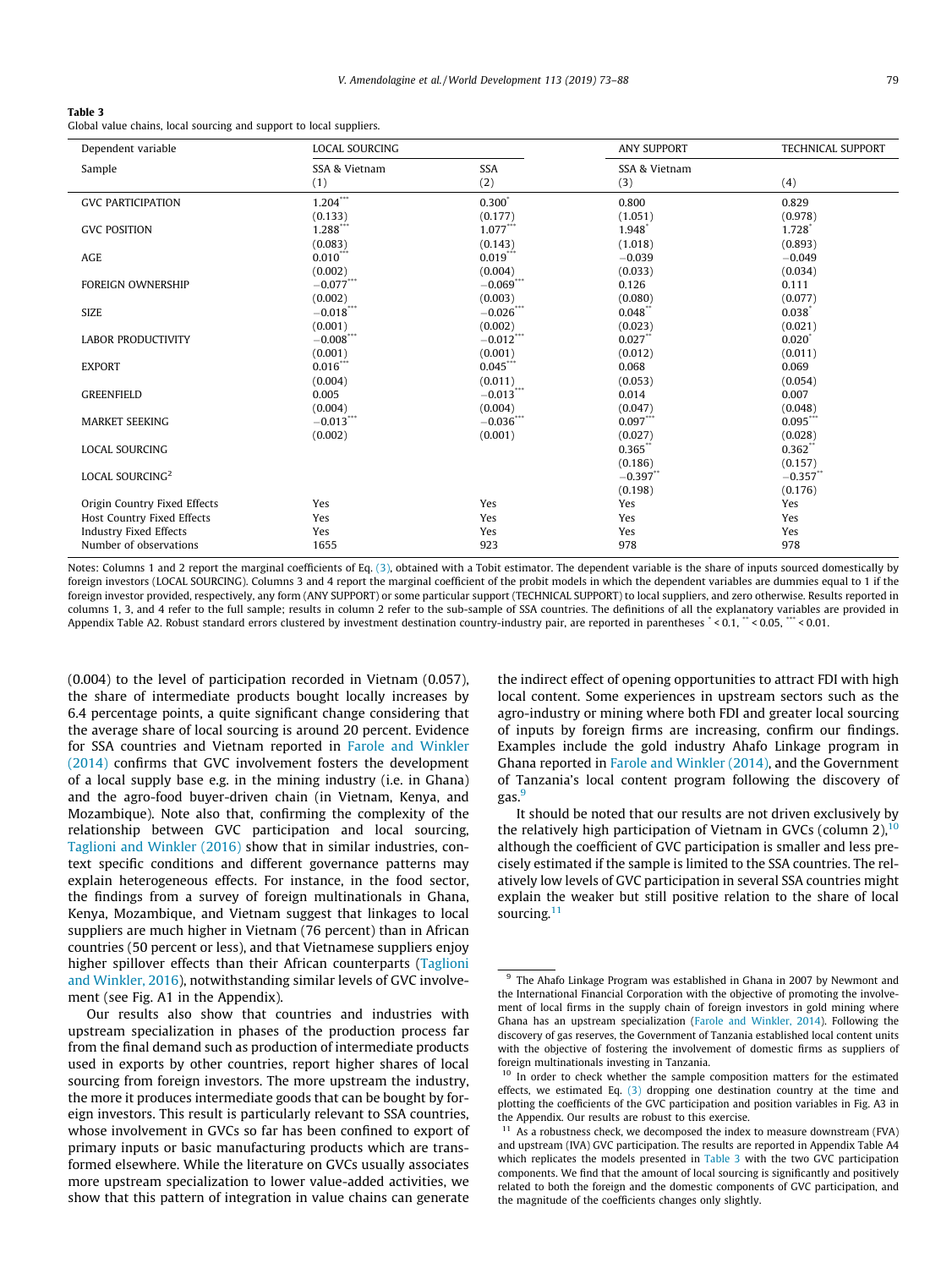The estimated coefficients of the control variables are generally in line with the literature and confirm the importance of foreign investors' characteristics as mediating factors on the extent of local sourcing [\(Giroud et al., 2012](#page-14-0)). Higher levels of sourcing are positively correlated to the experience of foreign investors and their export status, consistent with the view that searching and finding reliable local sources of inputs and establishing local linkages with domestic firms require accumulated knowledge about the local context ([Amendolagine et al., 2013\)](#page-14-0).

Foreign ownership, firm size, and labor productivity are negatively associated to local sourcing. The result for foreign ownership confirms that foreign investors with strong domestic participation in their capital, therefore more familiar and embedded in the local context, are more inclined to source locally [\(Sánchez-Martín et al.,](#page-15-0) [2015\)](#page-15-0). The findings for firm size and productivity validate the tendency of larger and more productive firms to either establish global networks of suppliers or produce their intermediate products internally ([Winkler, 2013\)](#page-15-0). Finally, the negative relation between market seeking motives and local sourcing is in line with [Winkler \(2013\)](#page-15-0) who shows that efficiency seeking investments are more likely to result in higher demand for local inputs.

### 4.2. Support from foreign investors and GVC involvement

Given that FDI spillovers from local sourcing depend not only on the number of linkages established between foreign investors and domestic suppliers but also on the provision of knowledge through different types of assistance such as support to comply with higher technological standards or training of local workers [\(Rodriguez-](#page-15-0)[Clare, 1996; Potter et al., 2003\)](#page-15-0), in our empirical analysis we estimate Eq. [\(3\)](#page-5-0) introducing a dependent variable measuring whether the foreign investor offers assistance to its local suppliers. This can be considered a proxy for the intentional transfer of resources ([Giroud and Scott-Kennel, 2009; Giroud et al., 2012](#page-14-0)).

The AIS and VIS surveys include information on six different forms of assistance: 1) upgrading product quality; 2) improving access to working capital/finance/equity; 3) upgrading workforce skills; 4) transferring technology or know-how; 5) collaborating over product design or product development; and 6) upgrading the efficiency of production processes. Supporting product quality upgrading and production process efficiency are the most frequent forms of assistance (respectively in 46.6 percent and 30.7 percent of cases), followed by collaboration (22.8 percent), training (15.7 percent), access to capital (12.7 percent), and technology transfer (11.6 percent). We construct a synthetic indicator that takes the value 1 if the foreign investor provides at least one form of support to its supplier and zero otherwise (ANY SUPPORT). In our sample, 57 percent of foreign investors offer at least one form of assistance after establishing a linkage to a local supplier.

To test whether GVC involvement matters for the degree to which foreign investors can provide assistance to local firms, we run a standard probit regression on the sub-sample of investors that do local sourcing. We consider the same set of explanatory variables used in the baseline model and add the share of local linkages (LOCAL SOURCING) and its squared term to check for a potential non-linear relation between the number of linkages and the provision of assistance [\(Giroud et al., 2012](#page-14-0)).<sup>12</sup>

The results are reported in [Table 3,](#page-6-0) column 3. The coefficient of GVC participation is no longer significant (though it remains positive). As discussed in the previous section, higher participation in GVCs improves the capabilities of the local supplier allowing it to satisfy more complex demands from foreign investors. Therefore, foreign investors buy more local inputs [\(Table 3](#page-6-0) column 1) but given the level of the local supplier's capabilities, they do not need to provide further assistance. What matters for the provision of assistance is the specific stage of production that is sourced locally.

The coefficient of GVC position remains positive and significant because foreign investors involved in more upstream value chain sectors are more likely to assist suppliers in the early phases of the production process.<sup>13</sup> Importantly, these results remain robust to a different definition of the dependent variable which accounts for more technical forms of assistance that combine upgrading of product quality in production process sectors, technology transfer, and training (TECHNICAL SUPPORT) (see column 4). This might be explained by the fact that the risk of failing in the more upstream stages in the production chain is higher—especially in less advanced economies, and local suppliers require more assistance for these activities compared to downstream activities (as predicted by the model developed by [Costinot, Vogel, & Wang, 2013](#page-14-0)). This interpretation is supported by cross-country evidence on local suppliers based in low income countries (including Ghana, Kenya, Lesotho, and Vietnam) which shows that producers of basic inputs in the agro-food and textile value chains receive more support from their foreign buyers [\(Farole and Winkler, 2014](#page-14-0)).

In this specification, the control variables generally have the expected signs. We observe decreasing returns for the transfer of resources to the local supply level. In line with [Saliola and Zanfei](#page-15-0) [\(2009\),](#page-15-0) we find a weaker probability of assistance for higher levels of local linkages. More local linkages may imply specialization among local suppliers in low value-added functions, or local industry reliance mainly on standardized production. Investor size matters since larger firms are likely to have more resources, and therefore, to invest more in assisting their suppliers [\(Jordaan,](#page-14-0) [2011a\)](#page-14-0).

### 4.3. Heterogeneity

As reported in [Section 2](#page-1-0), some host country and foreign investor characteristics are likely to affect the decision to buy local inputs and the degree of involvement in GVCs. Given that our sample includes 20 different countries and a large variety of foreign firms, to account for possible heterogeneity affecting our results we interact the two measures of GVC involvement with macro and firm-level variables (Table  $4$ ).<sup>14</sup>

At the macroeconomic level, some characteristics of the host countries could influence the relation of interest. Based on the literature discussed in [Section 2.1,](#page-1-0) two important factors that might affect the relationship between local sourcing and GVC involvement are institutional quality and human capital endowment. The quality of local institutions, measured by the level of rule of law (RULE LAW), $15$  matters especially for creating and maintaining local linkages to domestic suppliers since well-functioning institutions guarantee the enforceability of contracts with local partners ([Antràs and Chor, 2013; Dollar and Kidder, 2017](#page-14-0)). Our results

 $12$  The number of observations drops to around 61 percent of the total sample since only foreign investors that buy some of their intermediates from domestic suppliers are included. For the model, we follow [Giroud et al. \(2012\)](#page-14-0) and [Jordaan \(2011a\)](#page-14-0) adopting a similar set of variables to explain the number of linkages and the provision of assistance to local suppliers.

 $^{13}\,$  This result is also robust to restricting the sample to SSA countries-see Appendix Table A5.

<sup>&</sup>lt;sup>14</sup> Interpreting the estimated coefficients in the presence of multiple interactions could be complex in the context of determining the overall effects (see [Kam and](#page-14-0) [Franzese, 2009](#page-14-0) for a discussion of the relevance of theory in the design of empirical models).

 $15\,$  Note that institutional indicators such as the one we use suffer from limitations since they are based on subjective assessment rather than objective and easier-tomeasure indicators.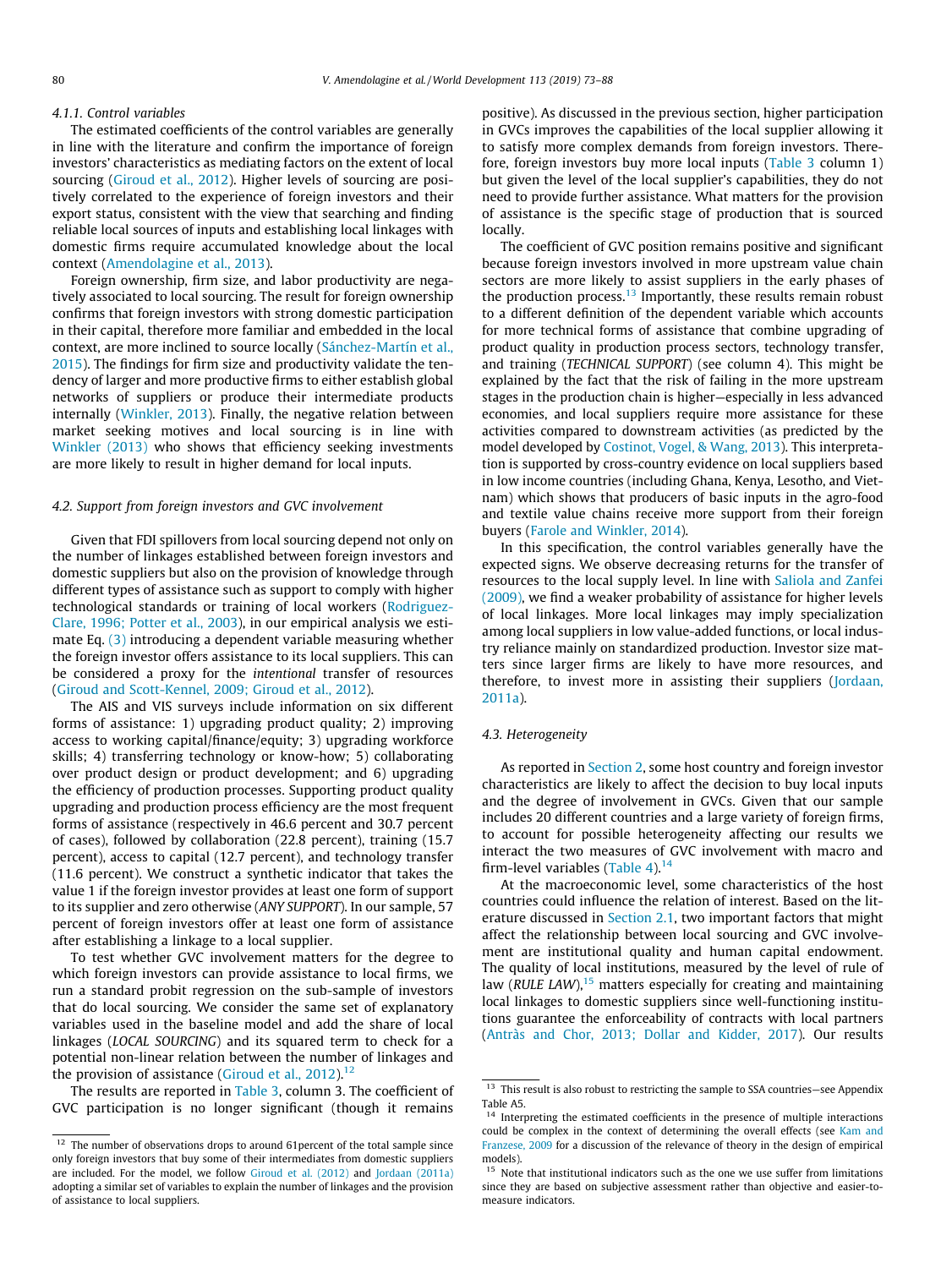#### <span id="page-8-0"></span>Table 4

Cross-country and firm-level heterogeneity.

| Dependent variable LOCAL SOURCING     | Country-level heterogeneity |                | Firm-level heterogeneity |                          |
|---------------------------------------|-----------------------------|----------------|--------------------------|--------------------------|
|                                       | (1)                         | (2)            | (3)                      | (4)                      |
| <b>GVC PARTICIPATION</b>              | $1.498***$                  | $-8.509***$    |                          |                          |
|                                       | (0.172)                     | (0.597)        |                          |                          |
| <b>GVC POSITION</b>                   | $1.569$ <sup>***</sup>      | $-11.122$ ***  |                          |                          |
|                                       | (0.111)                     | (0.866)        |                          |                          |
| RULE LAW x GVC PARTICIPATION          | $0.501$ <sup>**</sup>       |                |                          |                          |
|                                       | (0.057)                     |                |                          |                          |
| RULE LAW x GVC POSITION               | $0.451$ ***                 |                |                          |                          |
|                                       | (0.128)                     |                |                          |                          |
| EDUCATION x GVC PARTICIPATION         |                             | $0.424$ ***    |                          |                          |
|                                       |                             | (0.034)        |                          |                          |
| EDUCATION x GVC POSITION              |                             | $0.532$ ***    |                          |                          |
|                                       |                             | (0.038)        |                          |                          |
| <b>EXPORT x GVC PARTICIPATION</b>     |                             |                | $-1.032$ ***             |                          |
|                                       |                             |                | (0.044)                  |                          |
| <b>EXPORT x GVC POSITION</b>          |                             |                | $-0.775***$              |                          |
|                                       |                             |                | (0.082)                  |                          |
| SIZE x GVC PARTICIPATION              |                             |                |                          | $-0.564$ ***             |
|                                       |                             |                |                          | (0.032)                  |
| SIZE x GVC POSITION                   |                             |                |                          | $-0.625$ <sup>*</sup>    |
|                                       |                             |                |                          | (0.045)                  |
| <b>AGE</b>                            | $0.010$ ***                 | 0.002          | $0.007***$               | $0.007$ ***              |
|                                       | (0.002)                     | (0.001)        | (0.002)                  | (0.002)                  |
| <b>FOREIGN OWNERSHIP</b>              | $-0.076$ **                 | $-0.106$ ***   | $-0.040$ <sup>***</sup>  | $-0.041$ ***             |
|                                       | (0.003)                     | (0.005)        | (0.001)                  | (0.001)                  |
| <b>SIZE</b>                           | $-0.018$ ***                | $-0.014$ ***   | $-0.016$ ***             | $-0.009$ ***             |
|                                       | (0.001)                     | (0.001)        | (0.001)                  | (0.001)                  |
| <b>LABOR PRODUCTIVITY</b>             | $-0.008$ ***                | $-0.007$ ***   | $-0.005$ ***             | $-0.005$ ***             |
|                                       | (0.001)                     | (0.001)        | (0.001)                  | (0.001)                  |
| <b>EXPORT</b>                         | $0.016$ ***                 | $0.022$ ***    | $0.024$ <sup>***</sup>   | $0.007$ <sup>**</sup>    |
|                                       | (0.004)                     | (0.004)        | (0.004)                  | (0.003)                  |
| <b>GREENFIELD</b>                     | 0.005                       | $0.014$ ***    | 0.002                    | $-0.001$                 |
|                                       | (0.004)                     | (0.004)        | (0.003)                  | (0.003)                  |
| <b>MARKET SEEKING</b>                 | $-0.013$ ***                | $-0.012$ ***   | $-0.017$ ***             | $-0.016$ ***             |
|                                       | (0.002)                     | (0.002)        | (0.002)                  | (0.002)                  |
| Origin Country Fixed Effects          | Yes                         | Yes            | Yes                      | Yes                      |
| Host Country Fixed Effects            | Yes                         | Yes            | $\overline{a}$           | $\overline{\phantom{0}}$ |
| <b>Industry Fixed Effects</b>         | Yes                         | Yes            | $\overline{\phantom{0}}$ | ÷,                       |
| Host Country x Industry Fixed Effects | N <sub>o</sub>              | N <sub>o</sub> | Yes                      | Yes                      |
| Number of observations                | 1.655                       | 1.593          | 1.655                    | 1.655                    |

Notes: The table reports the marginal coefficients of Eq. [\(3\)](#page-5-0) obtained with a Tobit estimator. The dependent variable is the share of inputs sourced domestically by foreign investors (LOCAL SOURCING). The explanatory variables definitions are presented in Appendix Table A2. Robust standard errors, clustered by investment destination countryindustry pair, are reported in parentheses  $*$  < 0.1,  $*$  < 0.05, \*\*\* < 0.01.

support this assumption, since the association between GVC involvement and local sourcing is stronger in countries with stronger institutions (column 1).

Moreover, the country's human capital endowment is a neces-sary condition for the absorption of FDI spillovers [\(Borensztein](#page-14-0) [et al., 1998\)](#page-14-0) including those realized through linkages ([Farole and](#page-14-0) [Winkler, 2014](#page-14-0)), and for entry to and upgrading in GVCs [\(Antràs,](#page-14-0) [Chor, Fally, & Hillberry, 2012](#page-14-0)). Taking the share of expenditure on education in GDP (EDUCATION) as a proxy for human capital, we find a positive and significant coefficient of the interaction with the GVC variables (column 2).<sup>16</sup> This supports the idea that high education spending reinforces the positive relationship between GVC participation/upstream position and local sourcing.

Taking account of heterogeneity at the micro level, we interact the GVC indicators with some investor characteristics to allow for firm-level heterogeneity in the relation between GVC involvement and local sourcing. This strategy allows us to include more granular country-industry fixed effects to account for unobserved factors at the host country-sector level (including e.g. industrial policies, trade agreements, and technological changes) which might shape the relationship between GVC and local sourcing. In this case, we cannot estimate the local level effect of the GVC variables but only the differential effects across firm characteristics.

When we introduce a dummy for exporting firms, the coefficients of both interaction terms are significant and negative, indicating that export-oriented foreign investors are relatively less likely than domestic investors to buy their inputs locally if the destination country/industry is involved in GVCs. This result is consistent with export platform types of investment which are typical in sectors highly integrated in GVCs such as the clothing industry where foreign firms move to locations where it is easier (i.e. because of trade agreements) to import and re-export parts and components to third markets. These types of investments are often characterized by low levels of local linkages [\(Farole and Winkler,](#page-14-0) [2014](#page-14-0)). For instance, some SSA countries—such as Madagascar and Lesotho—have benefitted from trade arrangements such as AGOA to attract export-oriented investors from Asia. Since these investors obtain most of their inputs (including fabrics) from their home countries or globally, the degree of integration with local firms is limited [\(Morris and Staritz, 2016\)](#page-14-0). As a matter of facts, Vietnam has signed preferential trade agreements with the EU and Japan and has a number of agreements within the ASEAN countries; at the same time, it has increased its involvement in GVCs mostly

 $^{16}\,$  Estimating the same model using the human capital index provided by the Penn World Tables provides similar results.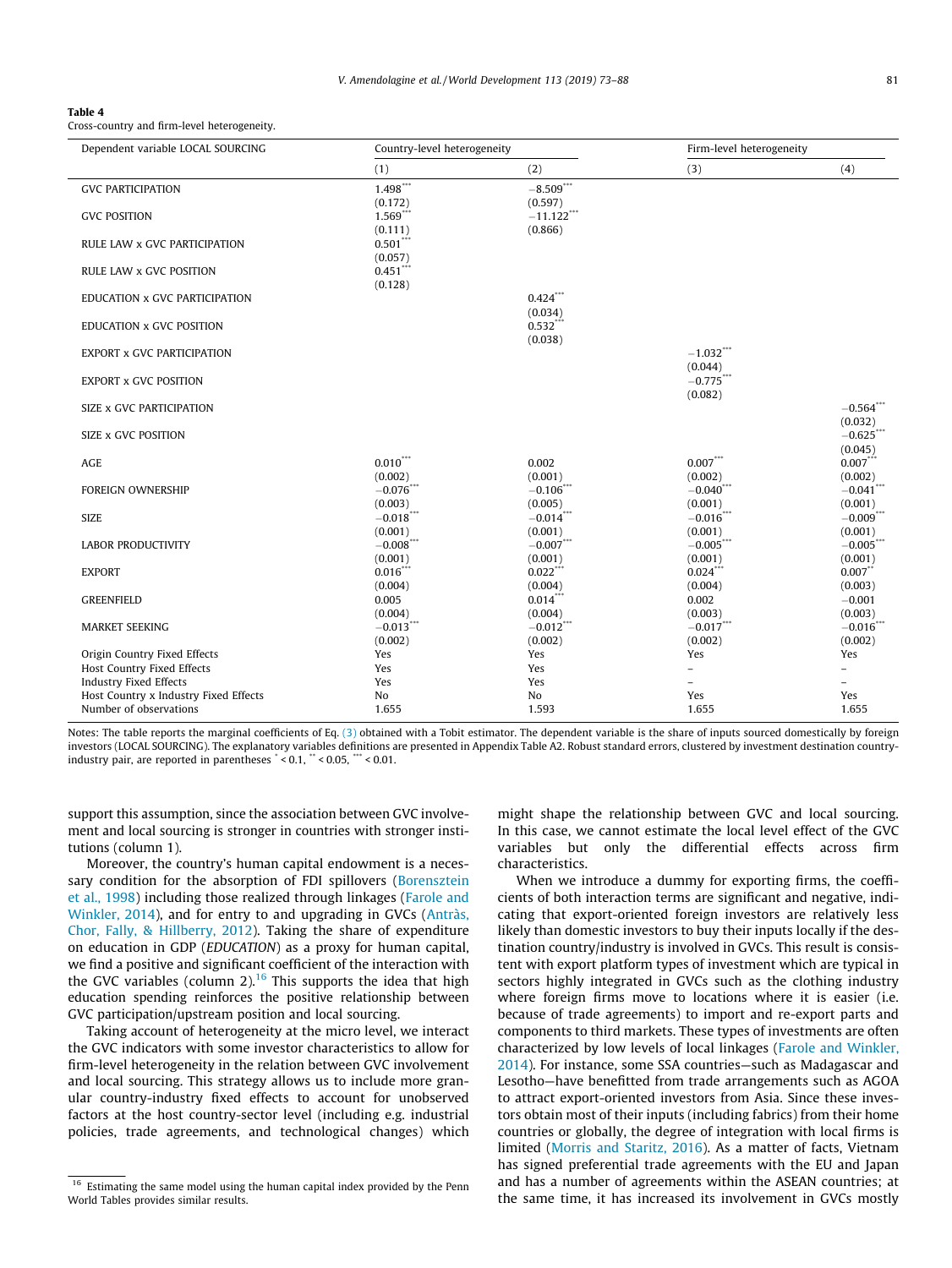<span id="page-9-0"></span>as an assembler of low value-added outputs which are re-exported by the foreign investors based in the country.<sup>17</sup> This finding supports the discussion in [Hollweg et al. \(2017\)](#page-14-0) on how the involvement of Vietnam in some GVCs (i.e. electronics) hampers upgrading and diversification from low value added tasks (such as assembly), and reduces the opportunities for links between domestic and foreign firms.

Finally, we interact the two measures of GVC involvement with firm size (SIZE). The coefficients of the interaction terms are negative and significant which suggests that among larger firms local sourcing is stronger if they produce in sectors and countries less integrated in GVCs and focused more on downstream activities.

### 5. Conclusions

In this paper we explored whether involvement in GVCs is related to the establishment of backward linkages between foreign and local firms. We combined data from two surveys on the role of foreign investors in 19 SSA countries and Vietnam with data on internationally comparable I/O tables to calculate two indicators of GVC involvement at the country-industry level. Our results show that greater participation in GVCs is positively associated to higher levels of local sourcing by foreign investors. We also demonstrate that the position in the GVC matters: specialization in more upstream stages of production is positively correlated to higher sourcing potential by foreign investors and a greater willingness to offer support to local suppliers. Finally, we show that the positive relation between GVC involvement and local sourcing is stronger in countries with higher spending on education and stronger rule of law, and at the firm level, it is weaker for large and export-oriented foreign investors.

These findings are especially relevant for those countries—including most SSA countries—specialized in low-value added phases that are positioned more upstream in GVCs. Our results corroborate recent policy efforts in some SSA countries to encourage foreign investors' use of local inputs by removing constraints related to information asymmetries and improving the quality of the local supplier base. This applies to Ghana, Nigeria, Mozambique, Ethiopia, and Rwanda which are investing more in quality standards in order to be able to satisfy more sophisticated demand from foreign investors in more globally integrated industries (especially agro-food and resource processing but also apparel, cement, and motor vehicles).<sup>18</sup>

Our study contributes to the growing literature investigating the potential benefits of GVC involvement especially in lowincome countries ([Taglioni and Winkler, 2016; Dollar and](#page-15-0) [Kidder, 2017\)](#page-15-0). We propose an additional channel through which the benefits from participation in GVCs can spread through the local economy: attracting foreign investors to establish local sourcing links. Greater involvement in GVCs can improve the business ecosystem in which foreign investors decide to produce, and enhance local capabilities, production quality, and knowledge about foreign demand. An improved business ecosystem would encourage foreign investors to rely more on local inputs which would increase domestic demand and potential transmission of positive spillovers to the domestic economic system. Our results show a high degree of complementarity between GVCs and FDI ([UNCTAD, 2013; Farole and Winkler, 2014; Taglioni and](#page-15-0) [Winkler, 2016\)](#page-15-0), and suggest that policies to support entry to and upgrading of countries in GVCs could facilitate potential spillovers from FDI.

Clearly, our work is limited by the cross-sectional nature of our data which do not allow us to fully identify the effect of GVC involvement on local sourcing. This could be overcome in the future if data would be available to explore it in a panel setting. Moreover, the relation between GVC involvement, domestic suppliers' capabilities, and local sourcing from foreign investors is very complex, and our indicators of GVC participation and value chain position fail to account for heterogeneity in governance patterns and macro contexts, dimensions that are stressed in the literature ([Cattaneo et al., 2013; Pietrobelli and Rabellotti, 2011; Taglioni and](#page-14-0) [Winkler, 2016\)](#page-14-0). To explore this heterogeneity would require more qualitative information tracking the modalities of interactions between local suppliers, global firms and the host country business environments.

### 6. Conflicts of interest

None declared.

### Acknowledgements

This research is part of a Macroeconomic Research in Low-Income Countries project (Project id: 60925) supported by the UK Department for International Development (DFID). The views expressed in this paper are those of the authors and do not necessarily represent the views of the International Monetary Fund (IMF), its Executive Board, IMF management, or DFID. We thank Adnan Seric at UNIDO, Arun Agrawal (the editor), three anonymous reviewers, IMF colleagues, and participants at the following conferences: CSAE (Oxford, 2017), SASE (Lyon, 2017), SIE (Cosenza, 2017), Global Production Networks (Singapore, 2017), EIBA (Milan, 2017), Geoinno (Barcelona, 2018) and GVC Workshop (Rome, 2018) for useful comments on previous drafts.

### A. Appendix

#### 1. The role of geographic and institutional distance

As an additional control, we test whether cultural, institutional and geographical proximity between the country of origin and destination of the investment matters to explain local sourcing. Results are reported in the table below and confirm the original models presented in [Table 3.](#page-6-0) 19

We find that firms from countries sharing a colonial relation or the same official language with the host country buy relatively more local inputs. This result outlines the importance of cultural and institutional factors in facilitating contractual relations between buyers and suppliers and look consistent with some literature on the role played by (low) institutional distance as a driver of bilateral economic relations [\(Head, Mayer, & Ries,](#page-14-0) [2010\)](#page-14-0).

Concerning the geographic distance, we find a negative coefficient with the full sample (column 1) which turns positive with the SSA sub-sample (column 2), confirming that more linkages are established when geographic is larger due to an increase in the communication costs with the home country [\(Rodriguez-](#page-15-0)[Clare, 1996\)](#page-15-0). The negative coefficient can be explained by the fact that foreign investors in Vietnam are mostly from Asian countries (such as China and Japan).

<sup>&</sup>lt;sup>17</sup> In our sample, about 90 percent of foreign investors based in Vietnam are exporters (in the case of SSA, this share drops to 51 percent).

<sup>&</sup>lt;sup>18</sup> For related evidence, see [https://www.theigc.org/person/john-sutton/](https://www.theigc.org/person/john-sutton).

<sup>&</sup>lt;sup>19</sup> The addition of these controls reduces the size of the sample by 10% due to missing information about the country of origin for some of the investors.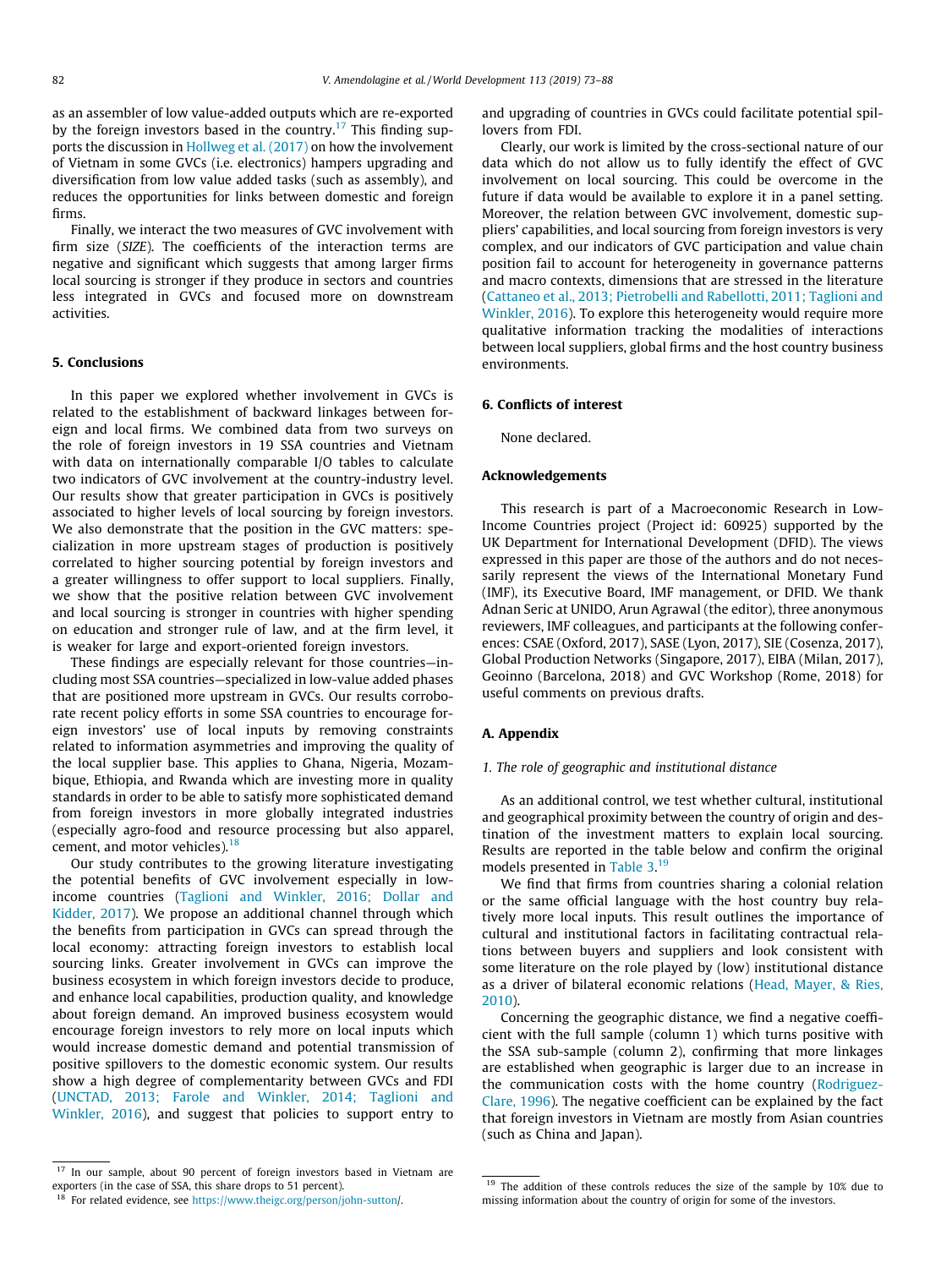The role of Geographic and Institutional Distance

 $\overline{a}$ 

| Dependent variable                                      | LOCAL SOURCING                                               |                                                               | ANY<br><b>SUPPORT</b>                            | LOCAL SOURCING                                               |                                                               | ANY<br><b>SUPPORT</b>                            | LOCAL SOURCING                                        |                                                                        | ANY<br><b>SUPPORT</b>                            |
|---------------------------------------------------------|--------------------------------------------------------------|---------------------------------------------------------------|--------------------------------------------------|--------------------------------------------------------------|---------------------------------------------------------------|--------------------------------------------------|-------------------------------------------------------|------------------------------------------------------------------------|--------------------------------------------------|
| Sample                                                  | SSA&<br>Vietnam                                              | <b>SSA</b>                                                    | SSA&<br>Vietnam                                  | SSA&<br>Vietnam                                              | SSA                                                           | SSA&<br>Vietnam                                  | SSA&<br>Vietnam                                       | <b>SSA</b>                                                             | SSA&<br>Vietnam                                  |
|                                                         | (1)<br><b>BILATERAL DISTANCE</b>                             | (2)                                                           | (3)                                              | (4)<br><b>COLONIAL LINK</b>                                  | (5)                                                           | (6)                                              | (7)<br><b>COMMON LANGUAGE</b>                         | (8)                                                                    | (9)                                              |
| <b>GVC PARTICIPATION</b><br><b>GVC POSITION</b><br>AGE  | $1.165***$<br>(0.160)<br>$1.283***$<br>(0.106)<br>$0.010***$ | $0.315^{*}$<br>(0.182)<br>$1.198***$<br>(0.154)<br>$0.020***$ | 0.424<br>(1.091)<br>1.536<br>(1.036)<br>$-0.035$ | $1.175***$<br>(0.148)<br>$1.292***$<br>(0.094)<br>$0.010***$ | $0.320^{*}$<br>(0.182)<br>$1.177***$<br>(0.151)<br>$0.019***$ | 0.473<br>(1.116)<br>1.552<br>(1.057)<br>$-0.037$ | $1.106*$<br>(0.604)<br>$1.381$ **<br>(0.660)<br>0.019 | $0.322$ <sup>*</sup><br>(0.186)<br>$1.201***$<br>(0.158)<br>$0.018***$ | 0.181<br>(1.055)<br>1.391<br>(1.007)<br>$-0.039$ |
| <b>FOREIGN</b><br>OWNERSHIP                             | (0.003)<br>$-0.087$ ***                                      | (0.005)<br>$-0.077$ <sup>*</sup>                              | (0.029)<br>$0.157$ **                            | (0.002)<br>$-0.087$ ***                                      | (0.005)<br>$-0.076$ <sup>*</sup>                              | (0.029)<br>$0.153$ <sup>*</sup>                  | (0.012)<br>$-0.085$ ***                               | (0.005)<br>$-0.077$ **                                                 | (0.029)<br>$0.160^{*}$                           |
| <b>SIZE</b><br><b>LABOR</b>                             | (0.005)<br>$-0.018$ ***<br>(0.001)<br>$-0.006***$            | (0.005)<br>$-0.027***$<br>(0.003)<br>$-0.011***$              | (0.079)<br>$0.052$ **<br>(0.020)<br>0.025        | (0.004)<br>$-0.018$ **<br>(0.001)<br>$-0.006$ ***            | (0.004)<br>$-0.026$ **<br>(0.002)<br>$-0.010$                 | (0.079)<br>0.052<br>(0.021)<br>0.025             | (0.032)<br>$-0.018$ ***<br>(0.006)<br>$-0.005$        | (0.004)<br>$-0.025$ **<br>(0.002)<br>$-0.010$ **                       | (0.079)<br>$0.055$ **<br>(0.020)<br>0.026        |
| PRODUCTIVITY<br><b>EXPORT</b>                           | (0.001)<br>$0.021***$<br>(0.005)                             | (0.001)<br>$0.050***$<br>(0.012)                              | (0.010)<br>0.080<br>(0.054)                      | (0.000)<br>$0.021***$<br>(0.005)                             | (0.001)<br>$0.049***$<br>(0.011)                              | (0.011)<br>0.078<br>(0.054)                      | (0.006)<br>0.030<br>(0.019)                           | (0.001)<br>$0.051***$<br>(0.012)                                       | (0.010)<br>0.082<br>(0.056)                      |
| <b>GREENFIELD</b><br><b>MARKET SEEKING</b>              | 0.005<br>(0.004)<br>$-0.013$ ***<br>(0.002)                  | $-0.012$ **<br>(0.004)<br>$-0.038$ <sup>*</sup><br>(0.001)    | 0.010<br>(0.072)<br>0.062<br>(0.029)             | 0.005<br>(0.004)<br>$-0.014$ **<br>(0.003)                   | $-0.014$ **<br>(0.004)<br>$-0.038$ <sup>*</sup><br>(0.001)    | 0.009<br>(0.072)<br>0.062<br>(0.029)             | 0.013<br>(0.023)<br>$-0.012$<br>(0.017)               | $-0.011$<br>(0.004)<br>$-0.038$ <sup>*</sup><br>(0.001)                | 0.009<br>(0.072)<br>$0.068$ **<br>(0.030)        |
| LOCAL SOURCING<br>LOCAL SOURCING <sup>2</sup>           |                                                              |                                                               | 0.398<br>(0.180)<br>$-0.434$ **<br>(0.193)       |                                                              |                                                               | $0.400^*$<br>(0.177)<br>$-0.435$ **<br>(0.190)   |                                                       |                                                                        | $0.401$ **<br>(0.181)<br>$-0.443$ **<br>(0.194)  |
| <b>BILATERAL DISTANCE</b>                               | $-0.013***$<br>(0.001)                                       | $0.024***$<br>(0.004)                                         | 0.086<br>(0.055)                                 |                                                              |                                                               |                                                  |                                                       |                                                                        |                                                  |
| <b>COLONIAL LINK</b>                                    |                                                              |                                                               |                                                  | $0.025$ ***<br>(0.008)                                       | $0.018$ **<br>(0.008)                                         | $-0.201$<br>(0.141)                              |                                                       |                                                                        |                                                  |
| <b>COMMON LANGUAGE</b><br>Origin Country Fixed          | Yes                                                          | Yes                                                           | Yes                                              | Yes                                                          | Yes                                                           | Yes                                              | 0.037<br>(0.023)<br>Yes                               | $0.076***$<br>(0.016)<br>Yes                                           | 0.182<br>(0.122)<br>Yes                          |
| Effects<br>Host Country Fixed                           | Yes                                                          | Yes                                                           | Yes                                              | Yes                                                          | Yes                                                           | Yes                                              | Yes                                                   | Yes                                                                    | Yes                                              |
| Effects                                                 |                                                              |                                                               |                                                  |                                                              |                                                               |                                                  |                                                       |                                                                        |                                                  |
| Industry Fixed Effects Yes<br>Number of<br>observations | 1499                                                         | Yes<br>909                                                    | Yes<br>851                                       | Yes<br>1499                                                  | Yes<br>909                                                    | Yes<br>851                                       | Yes<br>1499                                           | Yes<br>909                                                             | Yes<br>851                                       |

Notes: Columns 1, 2, 4, 5, 7 and 8 report the marginal coefficients of Eq. [\(3\)](#page-5-0), obtained with a Tobit Estimator. The dependent variable is the share of inputs sourced domestically by foreign investors (LOCAL SOURCING). Columns 3, 6 and 9 report the marginal coefficient of probit models in which the dependent variable is a dummy equal to 1 if the foreign investor provided any form of support (ANY SUPPORT), and 0 otherwise. Results reported in columns 1, 4 and 7 refer to the full sample; results in columns 2, 5 and 8 refer to the sub-sample of SSA countries. The definitions of all the explanatory variables are provided in Appendix Table A2. Robust standard errors, clustered by investment destination country-industry pair, are reported in parentheses  $* 0.1, * 0.05, ** 0.01$ .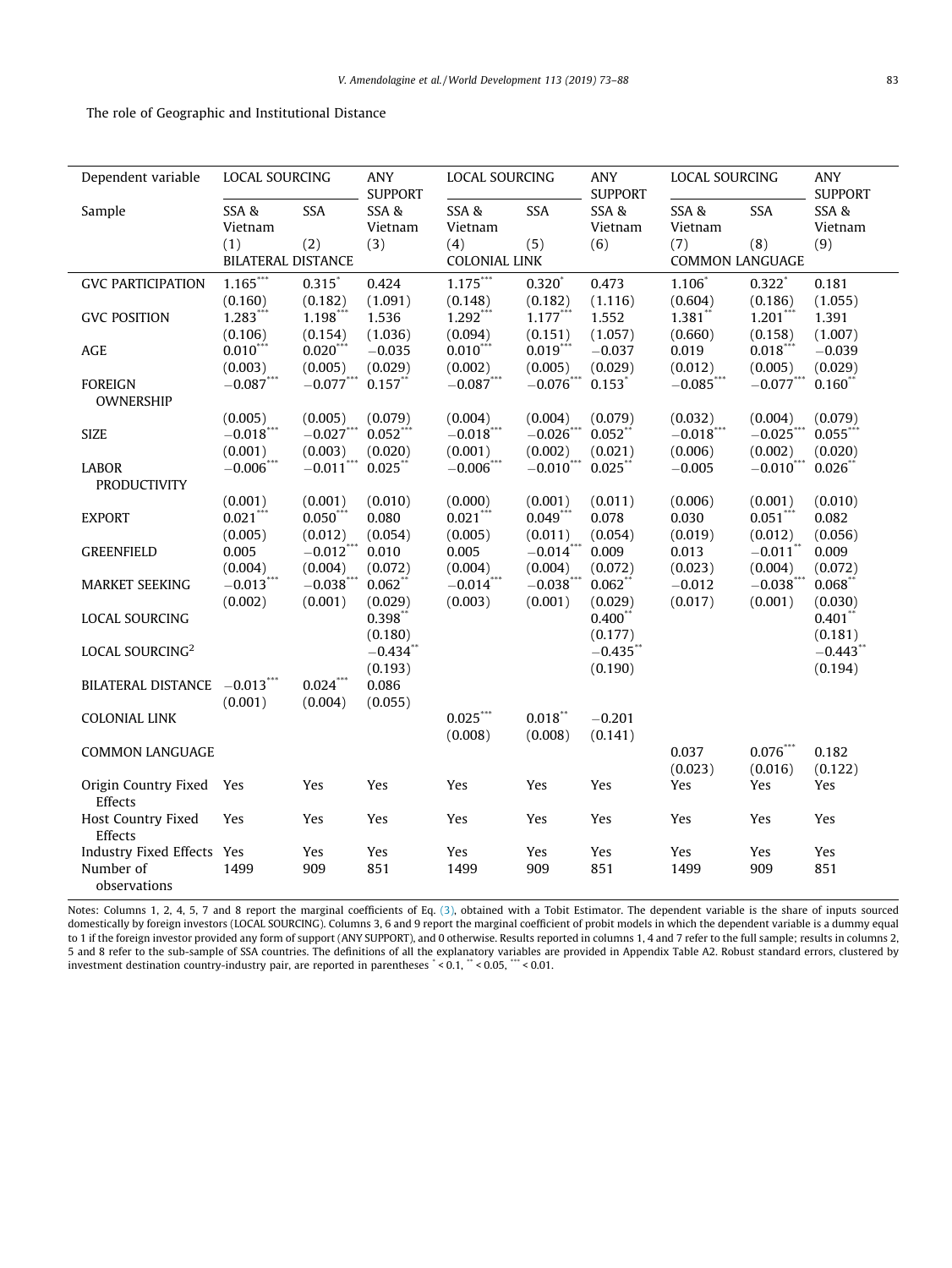| ۱<br>ı<br>н |
|-------------|
|             |
| ۰.          |

Foreign investors by country and sector (number and percentage, by country).

|              | All<br>sectors | Food &<br>Beverage | Textiles & Wearing<br>Apparel | Wood &<br>Paper | Petroleum &<br>Chemicals | Metal<br>products | Electrical &<br>Machinery | Transport<br>Equipment | Other<br>manufacturing |
|--------------|----------------|--------------------|-------------------------------|-----------------|--------------------------|-------------------|---------------------------|------------------------|------------------------|
| Burkina Faso | 15(0.8)        | 4(26.7)            | 1(6.7)                        | 1(6.7)          | 3(20.0)                  | 4(26.7)           | 0(0.0)                    | 0(0.0)                 | 2(13.3)                |
| Burundi      | 13(0.7)        | 5(38.5)            | 0(0.0)                        | 1(7.7)          | 5(38.5)                  | 1(7.7)            | 0(0.0)                    | 0(0.0)                 | 1(7.7)                 |
| Cameroon     | 39(2.0)        | 10(25.6)           | 0(0.0)                        | 7(17.9)         | 9(23.1)                  | 6(15.4)           | 2(5.1)                    | 1(2.6)                 | 4(10.3)                |
| Cape Verde   | 22(1.1)        | 5(22.7)            | 3(13.6)                       | 3(13.6)         | 8(36.4)                  | 2(9.1)            | 0(0.0)                    | 0(0.0)                 | 1(4.5)                 |
| Ethiopia     | 83 (4.3)       | 15(18.1)           | 13 (15.7)                     | 10(12.0)        | 24(28.9)                 | 10(12.1)          | 6(7.2)                    | 0(0.0)                 | 5(6.0)                 |
| Ghana        | 93(4.9)        | 11(11.8)           | 3(3.2)                        | 12(12.9)        | 40(43.0)                 | 19(20.4)          | 4(4.30)                   | 0(0.0)                 | 4(4.3)                 |
| Kenya        | 194 (10.1)     | 44 (22.7)          | 25(12.9)                      | 12(6.2)         | 65 (33.5)                | 24 (12.4)         | 9(4.6)                    | 6(3.1)                 | 9(4.6)                 |
| Lesotho      | 48(2.5)        | 3(6.2)             | 35 (72.9)                     | 2(4.2)          | 5(10.4)                  | 0(0.0)            | 2(4.2)                    | 0(0.0)                 | 1(2.1)                 |
| Madagascar   | 47(2.4)        | 6(12.8)            | 27 (57.4)                     | 2(4.3)          | 9(19.1)                  | 0(0.0)            | 0(0.0)                    | 1(2.1)                 | 2(4.3)                 |
| Malawi       | 20(1.0)        | 1(5.0)             | 1(5.0)                        | 1(5.0)          | 8(40.0)                  | 5(25.0)           | 1(5.0)                    | 1(5.0)                 | 2(10.0)                |
| Mali         | 30(1.6)        | 4(13.3)            | 3(10.0)                       | 0(0.0)          | 13(43.3)                 | 5(16.7)           | 4(13.3)                   | 0(0.0)                 | 1(3.3)                 |
| Mozambique   | 66 (3.4)       | 13 (19.7)          | 7(10.6)                       | 7(16.7)         | 11(28.8)                 | 19(28.8)          | 6(9.1)                    | 0(0.0)                 | 3(4.5)                 |
| Niger        | 9(0.5)         | 2(22.2)            | 0(0.0)                        | 1(11.1)         | 3(33.3)                  | 1(11.1)           | 0(0.0)                    | 0(0.0)                 | 2(22.2)                |
| Nigeria      | 108(5.6)       | 20(18.5)           | 11(10.2)                      | 7(6.5)          | 43 (39.8)                | 14 (13.0)         | 7(6.5)                    | 4(3.7)                 | 2(1.8)                 |
| Rwanda       | 24(1.2)        | 10(41.7)           | 2(8.3)                        | 0(0.0)          | 6(25.0)                  | 3(12.5)           | 1(4.2)                    | 0(0.0)                 | 2(8.3)                 |
| Senegal      | 30(1.6)        | 6(20.0)            | 3(10.0)                       | 4(13.3)         | 11 (36.7)                | 5(16.7)           | 0(0.0)                    | 1(3.3)                 | 0(0.0)                 |
| Tanzania     | 91 (4.7)       | 19(20.9)           | 9(9.9)                        | 15(16.5)        | 16(17.6)                 | 13(14.3)          | 7(7.7)                    | 2(2.2)                 | 10(11.0)               |
| Uganda       | 137(7.1)       | 43 (31.4)          | 8(5.8)                        | 14(10.2)        | 46 (33.6)                | 13(9.5)           | 5(3.6)                    | 3(2.2)                 | 5(3.6)                 |
| Vietnam      | 805 (42.0)     | 49(6.1)            | 162(20.1)                     | 81 (10.1)       | 133 (16.5)               | 89 (11.1)         | 129(16.0)                 | 53 $(6.6)$             | 109(13.5)              |
| Zambia       | 41(2.1)        | 12(29.3)           | 2(4.9)                        | 4(9.7)          | 11(26.8)                 | 9(21.9)           | 1(2.4)                    | 0(0.0)                 | 2(4.9)                 |
| Total        | 1915 (100)     | 282 (14.7)         | 315 (16.4)                    | 184 (9.6)       | 469 (24.5)               | 242 (12.6)        | 184 (9.6)                 | 72 (3.8)               | 167(8.7)               |

In parenthesis in the first column % of investments received by each country; in the other columns % of investments received by each sector in the country. Sources: AIS and VI.

### Table A2

List of variables, definition, sources, and summary statistics.

| Variable                  | Definition                                                                                                                                                                                                  | Source                         | Mean    | St. Dev. | Min.    | Max.  | # of observations |
|---------------------------|-------------------------------------------------------------------------------------------------------------------------------------------------------------------------------------------------------------|--------------------------------|---------|----------|---------|-------|-------------------|
| <b>LOCAL SOURCING</b>     | Share of inputs sourced domestically by<br>foreign investors                                                                                                                                                | AIS and VIS                    | 0.20    | 0.27     | 0.00    | 1.00  | 1655              |
| <b>ANY SUPPORT</b>        | Dummy equal to one if the foreign investor<br>provided any form of support to local suppliers,<br>and zero otherwise                                                                                        | AIS and VIS                    | 0.58    | 0.49     | 0.00    | 1.00  | 978               |
| TECHNICAL SUPPORT         | Dummy equal to one if the foreign investor<br>provided support for upgrading of product<br>quality and of production process, technology<br>transfer and training to local suppliers, and<br>zero otherwise | AIS and VIS                    | 0.54    | 0.50     | 0.00    | 1.00  | 978               |
| <b>GVC PARTICIPATION</b>  | GVC participation index (Koopman et al., 2011)                                                                                                                                                              | <b>EORA MRIO</b>               | 0.04    | 0.04     | 0.00    | 0.13  | 1655              |
| <b>GVC POSITION</b>       | GVC position index (Koopman et al., 2011)                                                                                                                                                                   | <b>EORA MRIO</b>               | $-0.02$ | 0.03     | $-0.11$ | 0.03  | 1655              |
| AGE                       | Logarithm of the number of years since the first<br>investment                                                                                                                                              | AIS and VIS                    | 2.43    | 0.74     | 0.00    | 4.72  | 1655              |
| <b>FOREIGN OWNERSHIP</b>  | Share of foreign ownership                                                                                                                                                                                  | AIS and VIS                    | 0.89    | 0.23     | 0.00    | 1.00  | 1655              |
| <b>SIZE</b>               | Logarithm of the number of employees                                                                                                                                                                        | AIS and VIS                    | 5.09    | 1.40     | 0.00    | 9.83  | 1655              |
| <b>LABOR PRODUCTIVITY</b> | Logarithm of the ratio of sales per employee                                                                                                                                                                | AIS and VIS                    | 10.16   | 1.60     | $-0.38$ | 20.88 | 1655              |
| <b>EXPORT</b>             | Dummy equal to one if the foreign investor<br>exports, and zero otherwise                                                                                                                                   | AIS and VIS                    | 0.68    | 0.46     | 0.00    | 1.00  | 1655              |
| <b>GREENFIELD</b>         | Dummy equal to one for greenfield investment,<br>and zero for the other entry modes                                                                                                                         | AIS and VIS                    | 0.87    | 0.34     | 0.00    | 1.00  | 1655              |
| <b>MARKET SEEKING</b>     | Dummy equal to one if the investment is<br>market seeking, and zero otherwise                                                                                                                               | AIS and VIS                    | 0.58    | 0.49     | 0.00    | 1.00  | 1655              |
| <b>RULE LAW</b>           | Rule of Law Index (it ranges from $-2.5$ to 2.5)                                                                                                                                                            | World Governance<br>Indicators | $-0.57$ | 0.28     | $-1.19$ | 0.42  | 1655              |
| <b>EDUCATION</b>          | Education expenditures, in percent of total<br>government expenditure                                                                                                                                       | World Bank                     | 19.88   | 3.75     | 9.38    | 26.30 | 1593              |
| <b>BILATERAL DISTANCE</b> | Log of distance (km) between capitals of origin<br>and destination countries                                                                                                                                | <b>CEPII</b>                   | 8.24    | 0.85     | 3.17    | 9.72  | 1499              |
| <b>COLONIAL LINK</b>      | Dummy equal to 1 if origin and destination<br>countries were ever in a colonial relationship,<br>and zero otherwise                                                                                         | <b>CEPII</b>                   | 0.13    | 0.33     | 0.00    | 1.00  | 1499              |
| <b>COMMON LANGUAGE</b>    | Dummy equal to 1 in case of common official<br>language, and zero otherwise                                                                                                                                 | <b>CEPII</b>                   | 0.38    | 0.49     | 0.00    | 1.00  | 1499              |
| <b>FVA</b>                | Foreign value added in sector j and country n,<br>divided by total country exports.                                                                                                                         | <b>EORA MRIO</b>               | 0.03    | 0.03     | 0.01    | 0.13  | 1655              |
| <b>IVA</b>                | Indirect domestic value added in sector j and<br>country n, divided by total country exports.                                                                                                               | <b>EORA MRIO</b>               | 0.01    | 0.01     | $-0.01$ | 0.05  | 1655              |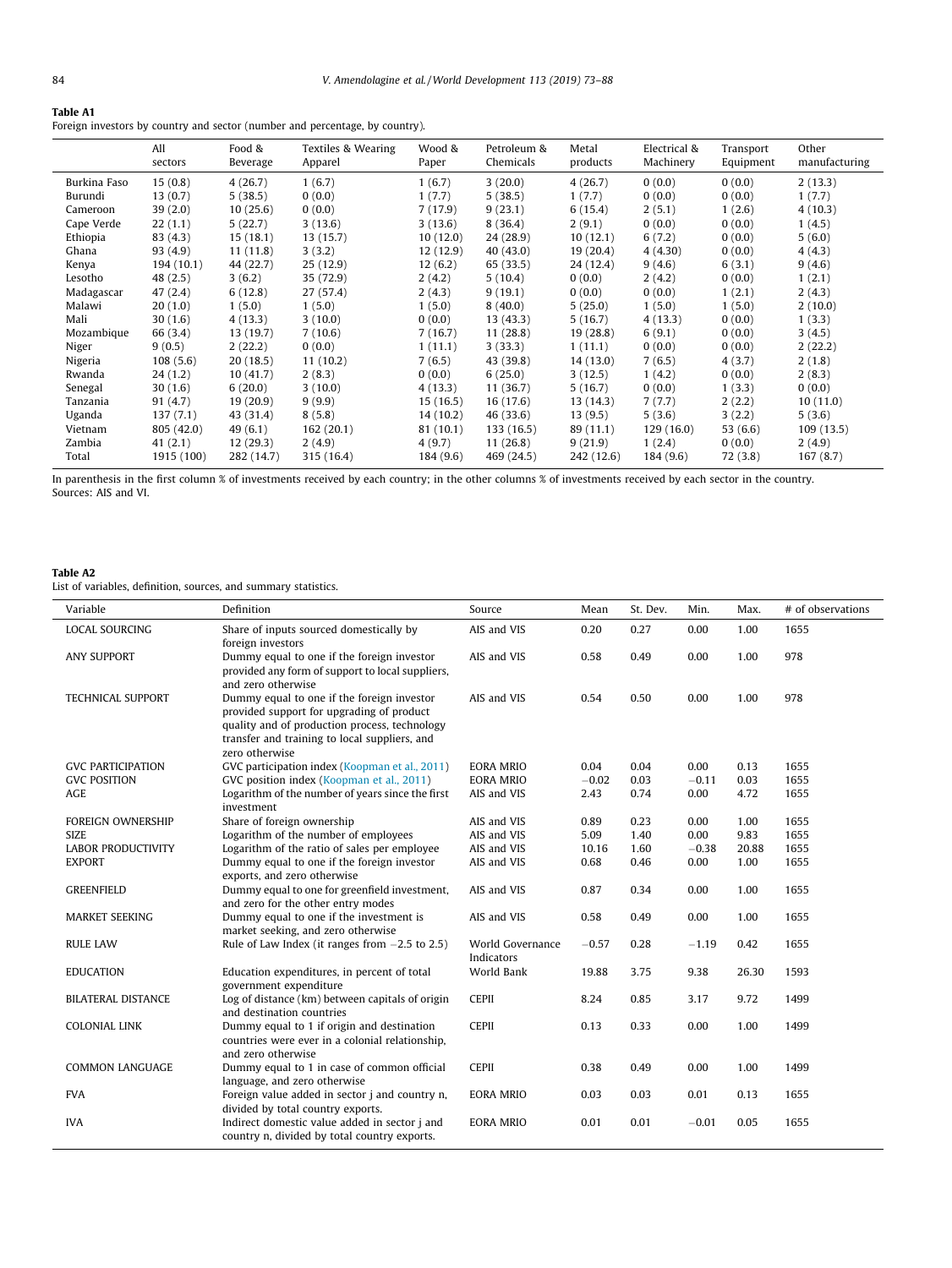## Table A3

Downstream and upstream GVC participation.

| Dependent variable            | <b>LOCAL SOURCING</b>   |                                    |                               |                                 | <b>ANY SUPPORT</b>    |                                   |  |
|-------------------------------|-------------------------|------------------------------------|-------------------------------|---------------------------------|-----------------------|-----------------------------------|--|
| Sample                        | SSA & Vietnam           |                                    | SSA                           |                                 | SSA & Vietnam         |                                   |  |
|                               | (1)                     | (2)                                | (3)                           | (4)                             | (5)                   | (6)                               |  |
| <b>FVA</b>                    | $2.363***$<br>(0.216)   |                                    | $0.590^{\ast\ast}$<br>(0.271) |                                 | 1.675<br>(2.062)      |                                   |  |
| <b>IVA</b>                    |                         | $2.452\overset{***}{ }$<br>(0.412) |                               | $0.611$ <sup>*</sup><br>(0.328) |                       | 1.518<br>(2.145)                  |  |
| <b>GVC POSITION</b>           | $2.525\overset{***}{ }$ | 0.003                              | 1.382***                      | $0.760***$                      | 2.871                 | 1.105                             |  |
|                               | (0.172)                 | (0.037)                            | (0.172)                       | (0.135)                         | (2.004)               | (0.642)                           |  |
| AGE                           | $0.010***$              | $0.010$ ***                        | $0.019$ ***                   | $0.019$ ***                     | $-0.039$              | $-0.039$                          |  |
|                               | (0.002)                 | (0.002)                            | (0.004)                       | (0.004)                         | (0.033)               | (0.033)                           |  |
| <b>FOREIGN OWNERSHIP</b>      | $-0.077***$             | $-0.076$                           | $-0.069$ ***                  | $-0.069$ $\cdots$               | 0.125                 | 0.126                             |  |
|                               | (0.002)                 | (0.002)                            | (0.003)                       | (0.002)                         | (0.080)               | (0.080)                           |  |
| <b>SIZE</b>                   | $-0.018$ ***            | $-0.018$                           | $-0.026$ $\cdot$              | $-0.026$ $\cdot$                | 0.048                 | 0.048                             |  |
|                               | (0.001)                 | (0.001)                            | (0.002)                       | (0.002)                         | (0.023)               | (0.023)                           |  |
| <b>LABOR PRODUCTIVITY</b>     | $-0.008$                | $-0.008$                           | $-0.012$ ***                  | $-0.012$ ***                    | $0.027$ "             | $0.027$ <sup>**</sup>             |  |
|                               | (0.001)                 | (0.001)                            | (0.001)                       | (0.001)                         | (0.012)               | (0.012)                           |  |
| <b>EXPORT</b>                 | 0.016                   | 0.016                              | $0.045***$                    | $0.045$ ***                     | 0.068                 | 0.068                             |  |
|                               | (0.004)                 | (0.004)                            | (0.011)                       | (0.011)                         | (0.053)               | (0.053)                           |  |
| <b>GREENFIELD</b>             | 0.005                   | 0.005                              | $-0.013$ ***                  | $-0.013$ ***                    | 0.014                 | 0.014                             |  |
|                               | (0.004)                 | (0.004)                            | (0.004)                       | (0.004)                         | (0.047)               | (0.047)                           |  |
| <b>MARKET SEEKING</b>         | $-0.013***$             | $-0.013$ ***                       | $-0.036$                      | $-0.036$                        | $0.097***$            | $0.097***$                        |  |
|                               | (0.002)                 | (0.002)                            | (0.001)                       | (0.001)                         | (0.027)               | (0.027)                           |  |
| <b>LOCAL SOURCING</b>         |                         |                                    |                               |                                 | $0.366$ **<br>(0.186) | $0.365$ **<br>(0.186)             |  |
| LOCAL SOURCING <sup>2</sup>   |                         |                                    |                               |                                 | $-0.398$<br>(0.198)   | $-0.397$ <sup>**</sup><br>(0.198) |  |
| Origin Country Fixed Effects  | Yes                     | Yes                                | Yes                           | Yes                             | Yes                   | Yes                               |  |
| Host Country Fixed Effects    | Yes                     | Yes                                | Yes                           | Yes                             | Yes                   | Yes                               |  |
| <b>Industry Fixed Effects</b> | Yes                     | Yes                                | Yes                           | Yes                             | Yes                   | Yes                               |  |
| Number of observations        | 1655                    | 1655                               | 923                           | 923                             | 978                   | 978                               |  |

Notes: Columns 1, 2, 3 and 4 report the marginal coefficients of Eq. [\(3\)](#page-5-0), obtained with a Tobit Estimator. The dependent variable is the share of inputs sourced domestically by foreign investors (LOCAL SOURCING). Columns 5 and 6 report the marginal coefficient of probit models in which the dependent variable is a dummy equal to 1 if the foreign investor provided any form of support (ANY SUPPORT), and 0 otherwise. Results reported in columns 1, 2, 5 and 6 refer to the full sample; results in columns 3 and 4 refer to the sub-sample of SSA countries. The definitions of all the explanatory variables are provided in Appendix Table A2. Robust standard errors, clustered by investment destination country-industry pair, are reported in parentheses  $\sim 0.1$ ,  $\sim 0.05$ ,  $\sim 0.01$ .

### Table A4

Probit model on SSA sub-sample.

| Dependent variable            | <b>ANY SUPPORT</b> |             |  |  |  |
|-------------------------------|--------------------|-------------|--|--|--|
| Sample                        | SSA & Vietnam      | <b>SSA</b>  |  |  |  |
|                               | (1)                | (2)         |  |  |  |
| <b>GVC PARTICIPATION</b>      | 0.800              | $-1.707$    |  |  |  |
|                               | (1.051)            | (1.344)     |  |  |  |
| <b>GVC POSITION</b>           | 1.948              | $5.531$ *** |  |  |  |
|                               | (1.018)            | (1.711)     |  |  |  |
| AGE                           | $-0.039$           | $-0.070$ ** |  |  |  |
|                               | (0.033)            | (0.030)     |  |  |  |
| <b>FOREIGN OWNERSHIP</b>      | 0.126              | 0.098       |  |  |  |
|                               | (0.080)            | (0.074)     |  |  |  |
| <b>SIZE</b>                   | $0.048$ **         | 0.030       |  |  |  |
|                               | (0.023)            | (0.021)     |  |  |  |
| <b>LABOR PRODUCTIVITY</b>     | $0.027$ **         | $0.067$ *** |  |  |  |
|                               | (0.012)            | (0.020)     |  |  |  |
| <b>EXPORT</b>                 | 0.068              | 0.075       |  |  |  |
|                               | (0.053)            | (0.064)     |  |  |  |
| <b>GREENFIELD</b>             | 0.014              | $-0.061$    |  |  |  |
|                               | (0.047)            | (0.082)     |  |  |  |
| <b>MARKET SEEKING</b>         | $0.097***$         | 0.122       |  |  |  |
|                               | (0.027)            | (0.048)     |  |  |  |
| LOCAL SOURCING                | $0.365$ "          | 0.126       |  |  |  |
|                               | (0.186)            | (0.335)     |  |  |  |
| LOCAL SOURCING <sup>2</sup>   | $-0.397**$         | $-0.139$    |  |  |  |
|                               | (0.198)            | (0.298)     |  |  |  |
| Origin Country Fixed Effects  | Yes                | Yes         |  |  |  |
| Host Country Fixed Effects    | Yes                | Yes         |  |  |  |
| <b>Industry Fixed Effects</b> | Yes                | Yes         |  |  |  |
| Number of observations        | 978                | 383         |  |  |  |

Notes: Columns 1 and 2 report the marginal coefficient of probit models in which the dependent variable is the dummy equal to 1 if the foreign investor provided any form of support, and zero otherwise. Results reported in column 1 refer to the full sample; results in column 2 refer to the sub-sample of SSA countries. The definitions of all the explanatory variables are provided in Appendix Table A2. Robust standard errors, clustered by investment destination country-industry pair, are reported in parentheses  $\leq 0.1$ ,  $\leq 0.05$ ,  $\leq 0.01$ .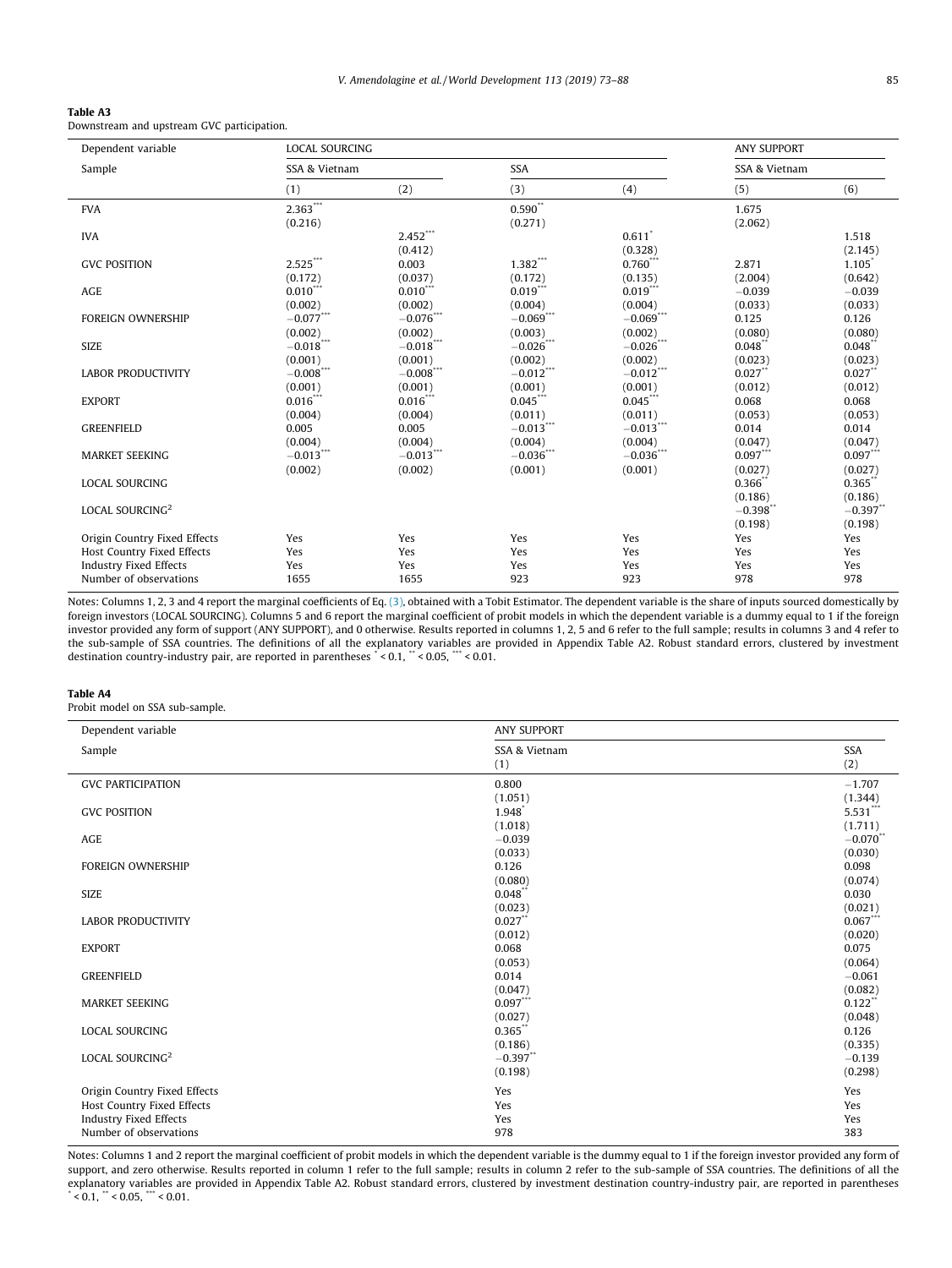

Fig. A1. GVC participation at sector level (2010) Notes: The dotted lines represent the average value in developing countries, defined by the World Bank as low income and the lower-middle income countries. Source: Authors' elaborations based on the Eora Multi Region Input-Output database.



Fig. A2. GVC position at sector level (2010). The dotted lines represent the average value in developing countries, defined by the World Bank as low income and the lowermiddle income countries. Source: Authors' elaborations based on the Eora Multi Region Input-Output database.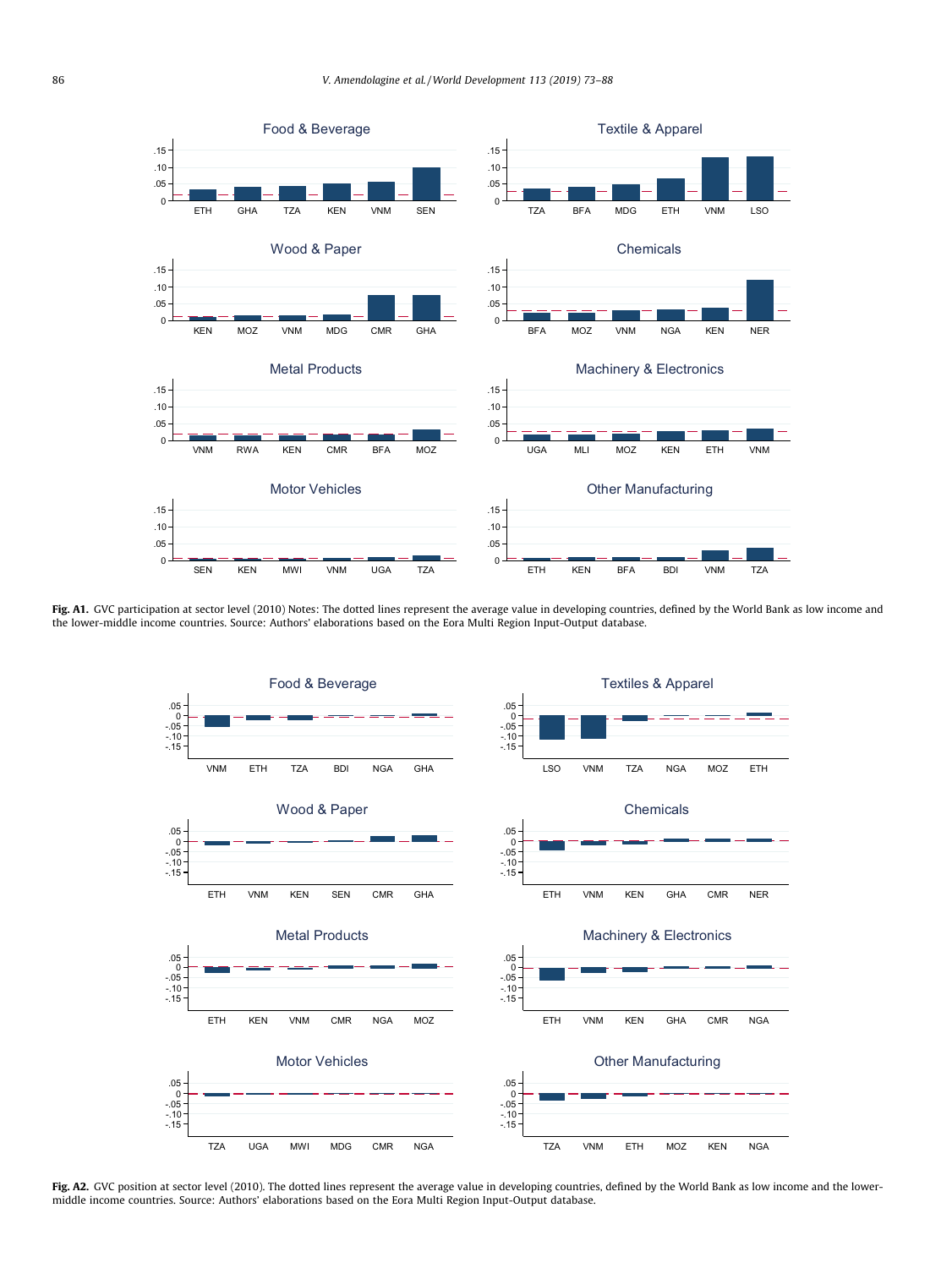<span id="page-14-0"></span>

Fig. A3. The role of GVC involvement for local linkages - Jackknife samples Notes: the charts report the coefficients of the variables of GVC participation (left panel) and position (right panel), estimated for the baseline specification [\(Table 3,](#page-6-0) column 1), dropping one country at the time, as listed on the horizon.

#### References

- Alfaro, L., Areendam, C., Sebnem, K.-O., & Selin, S. (2004). FDI and economic growth: The role of local financial markets. Journal of International Economics, 64, 89–112. [https://doi.org/10.1016/S0022-1996\(03\)00081-3.](https://doi.org/10.1016/S0022-1996(03)00081-3)
- Amendolagine, V., Boly, A., Coniglio, N., Prota, F., & Seric, A. (2013). FDI and locai linkages i n developing countries: Evidence from Sub-Saharan Countries. World Development, 50, 41–56. <https://doi.org/10.1016/j.worlddev.2013.05.001>.
- Antràs, P., Chor, D., Fally, T., & Hillberry, R. (2012). Measuring the upstreamness of production and trade flows. American Economic Review, 102(3), 412–416. [https://doi.org/10.1257/aer.102.3.412.](https://doi.org/10.1257/aer.102.3.412)
- Antràs, P., & Chor, D. (2013). Organizing the global value chain. Econometrica, 81(6), 2127–2204. [https://doi.org/10.3982/ECTA10813.](https://doi.org/10.3982/ECTA10813)
- Belderbos, R., Capannelli, G., & Fukao, K. (2001). Backward vertical linkages of foreign manufacturing affiliates: Evidence from Japanese multinationals. World Development, 29, 189–208. [https://doi.org/10.1016/S0305-750X\(00\)00086-3.](https://doi.org/10.1016/S0305-750X(00)00086-3)
- Blomström, M., & Kokko, A. (1998). Multinational corporations and spillovers. Journal of Economic Surveys, 12, 247–277. [https://doi.org/10.1111/1467-](https://doi.org/10.1111/1467-6419.00056) [6419.00056](https://doi.org/10.1111/1467-6419.00056).
- Borensztein, E., De Gregorio, J., & Lee, J.-W. (1998). How does foreign direct investment affect economic growth? Journal of International Economics, 45, 115–135. [https://doi.org/10.1016/S0022-1996\(97\)00033-0.](https://doi.org/10.1016/S0022-1996(97)00033-0)
- [Cattaneo, O., Gereffi, G., Miroudot, S., & Taglioni, D. \(2013\).](http://refhub.elsevier.com/S0305-750X(18)30310-3/h0040) Joining, upgrading and [being competitive in global value chains: A strategic framework, Policy Research](http://refhub.elsevier.com/S0305-750X(18)30310-3/h0040) Working Paper 6406[. Washington: The World Bank](http://refhub.elsevier.com/S0305-750X(18)30310-3/h0040).
- Caves, R. E. (1974). Multinational Firms, Competition, and Productivity in Host-Country Markets. Economica, 41, 176–193. <https://doi.org/10.2307/2553765>.
- Costinot, A., Vogel, J., & Wang, S. (2013). An elementary theory of global supply chain. Review of Economic Studies, 80, 109–144. <https://doi.org/10.1093/restud/rds023>.
- Crespo, N., & Fontoura, N. M. (2007). Determinant factors of FDI spillovers–what do we really know? World Development, 35, 410-425. [https://doi.org/10.1016/](https://doi.org/10.1016/j.worlddev.2006.04.001) [j.worlddev.2006.04.001](https://doi.org/10.1016/j.worlddev.2006.04.001).
- Del Prete, S., Giovannetti, G., & Marvasi, E. (2017). North African Countries and Firms in International Production Networks. Review of World Economics, 153, 675–701. [https://doi.org/10.1007/s10290-017-0292-2.](https://doi.org/10.1007/s10290-017-0292-2)
- [Dollar, D., & Kidder, M. \(2017\). Institutional quality and participation in global value](http://refhub.elsevier.com/S0305-750X(18)30310-3/h0065) chains. In World Bank (Ed.), [Measuring and analyzing the impact of GVCs on](http://refhub.elsevier.com/S0305-750X(18)30310-3/h0065) economic development[. Washington, DC: The World Bank](http://refhub.elsevier.com/S0305-750X(18)30310-3/h0065).
- Farole, T., & Winkler, D. (2014). [Making Foreign Direct Investment Work for Sub-](http://refhub.elsevier.com/S0305-750X(18)30310-3/h0070)Saharan Africa[. Washington, D.C.: Local Spillovers and Competitiveness in](http://refhub.elsevier.com/S0305-750X(18)30310-3/h0070) [Global Value Chains. The World Bank](http://refhub.elsevier.com/S0305-750X(18)30310-3/h0070).
- Gereffi, G. (1999). International trade and industrial upgrading in the apparel commodity chain. Journal of International Economics, 48(1), 37–70. [https://doi.](https://doi.org/10.1016/S0022-1996(98)00075-0) [org/10.1016/S0022-1996\(98\)00075-0.](https://doi.org/10.1016/S0022-1996(98)00075-0)
- Gereffi, G., Humphrey, J., & Sturgeon, T. (2005). The governance of global value chains. Review of International Political Economy, 12(1), 78-104. [https://doi.org/](https://doi.org/10.1080/09692290500049805) [10.1080/09692290500049805.](https://doi.org/10.1080/09692290500049805)
- Giroud, A., & Scott-Kennel, J. (2009). MNE linkages in international business: A framework for analysis. International Business Review, 18, 555–566. [https://doi.](https://doi.org/10.1016/j.ibusrev.2009.07.004) [org/10.1016/j.ibusrev.2009.07.004.](https://doi.org/10.1016/j.ibusrev.2009.07.004)
- Giroud, A., Jindra, B., & Marek, P. (2012). Heterogeneous FDI in transition economies – A novel approach to assess the developmental impact of backward linkages.<br>World Development, 40, 2206–2220. https://doi.org/10.1016/ World Development, 40, 2206–2220. [https://doi.org/10.1016/](https://doi.org/10.1016/j.worlddev.2012.03.018) [j.worlddev.2012.03.018.](https://doi.org/10.1016/j.worlddev.2012.03.018)
- Görg, H., & Greenaway, D. (2004). Much Ado about Nothing? Do Domestic Firms Really Benefit from Foreign Direct Investment? World Bank Research Observer, 19, 171–197. <https://doi.org/10.1093/wbro/lkh019>.
- Görg, H., Hanley, A., & Strobl, E. (2011). Creating backward linkages from multinationals: Is there a role for financial incentives? Review of International Economics, 19, 245–259. [https://doi.org/10.1111/j.1467-9396.2011.00944.x.](https://doi.org/10.1111/j.1467-9396.2011.00944.x)
- Hanousek, J., Kocenda, E., & Maurel, M. (2011). Direct and indirect effects of FDI in emerging European markets: Survey and meta-analysis. Economic Systems, 35, 301–322. <https://doi.org/10.1016/j.ecosys.2010.11.006>.
- Head, K., Mayer, T., & Ries, J. (2010). The erosion of colonial trade linkages after independence. Journal of International Economics, 81, 1-14. [https://doi.org/](https://doi.org/10.1016/j.jinteco.2010.01.002) [10.1016/j.jinteco.2010.01.002](https://doi.org/10.1016/j.jinteco.2010.01.002).
- [Hollweg, C., Smith, T., & Taglioni, D. \(Eds.\). \(2017\).](http://refhub.elsevier.com/S0305-750X(18)30310-3/h0110) Vietnam at a Crossroads: [Engaging in the Next Generation of Global Value Chains](http://refhub.elsevier.com/S0305-750X(18)30310-3/h0110). Washington DC: The [World Bank.](http://refhub.elsevier.com/S0305-750X(18)30310-3/h0110)
- Hsiao, C., & Shen, Y. (2003). Foreign direct investment and economic growth: The importance of institutions and urbanization. Economic Development and Cultural Change, 51, 883–896. <https://doi.org/10.1086/375711>.
- Humphrey, J., & Schmitz, H. (2002). How does insertion in global value chains affect upgrading in industrial clusters? Regional Studies, 36(9), 1017–1027. [https://doi.](https://doi.org/10.1080/0034340022000022198) [org/10.1080/0034340022000022198](https://doi.org/10.1080/0034340022000022198).
- Hummels, D., Ishii, J., & Yei, K. (2001). The nature and growth of vertical specialization in world trade. Journal of International Economics, 54, 75–96. [https://doi.org/10.1016/S0022-1996\(00\)00093-3](https://doi.org/10.1016/S0022-1996(00)00093-3).
- [International Monetary Fund \(IMF\) \(2015\).](http://refhub.elsevier.com/S0305-750X(18)30310-3/h0130) Regional Economic Outlook: Sub-Saharan Africa[. Washington DC: International Monetary Fund.](http://refhub.elsevier.com/S0305-750X(18)30310-3/h0130)
- Irsova, Z., & Havranek, T. (2013). Determinants of horizontal spillovers from FDI: Evidence from a large meta-analysis. World Development, 42, 1–15. [https://doi.](https://doi.org/10.1016/j.worlddev.2012.07.001) [org/10.1016/j.worlddev.2012.07.001](https://doi.org/10.1016/j.worlddev.2012.07.001).
- Ivarsson, I., & Alvstam, C. G. (2011). Upgrading in global value chains: A case study of technology learning among IKEA suppliers in China and South-East Asia. Journal of Economic Geography, 11, 731–752. [https://doi.org/10.1093/jeg/lbq009.](https://doi.org/10.1093/jeg/lbq009)

Kam, C. D., & Franzese, R. J. (2009). [Modelling and interpreting interactive hypotheses](http://refhub.elsevier.com/S0305-750X(18)30310-3/h0145) in regression analysis[. Michigan: University of Michigan Press.](http://refhub.elsevier.com/S0305-750X(18)30310-3/h0145)

- Javorcik, B. S., & Spatareanu, M. (2009). Tough Love: Do Czech Suppliers Learn from their Relationships with Multinationals? The Scandinavian Journal of Economics, 111(4), 811–823. [https://doi.org/10.1111/j.1467-9442.2009.01591.x.](https://doi.org/10.1111/j.1467-9442.2009.01591.x)
- Jordaan, J. A. (2011a). FDI, Local Sourcing, and Supportive linkages with domestic suppliers: The case of monterrey, Mexico. World Development, 39, 620–632. <https://doi.org/10.1016/j.worlddev.2010.08.012>.
- Jordaan, J. A. (2011b). Local sourcing and technology spillovers to Mexican suppliers: How important are FDI and supplier characteristics? Growth and Change, 42, 287–319. <https://doi.org/10.1111/j.1468-2257.2011.00554.x>.
- Jordaan, J. A. (2017). Producer firms, technology diffusion and spillovers to local suppliers: Examining the effects of foreign direct investment and the technology gap. Environment and Planning A, 49(12), 2718–2738. [https://doi.](https://doi.org/10.1177/0308518X17731942) [org/10.1177/0308518X17731942.](https://doi.org/10.1177/0308518X17731942)
- Kiyota, K., Matsuura, T., Urata, S., & Wei, Y. (2008). Reconsidering the backward vertical linkages of foreign affiliates: Evidence from Japanese multinationals.<br>World Development, 36, 1398-1414. https://doi.org/10.1016/ World Development, 36, 1398–1414. [https://doi.org/10.1016/](https://doi.org/10.1016/j.worlddev.2007.08.006) [j.worlddev.2007.08.006](https://doi.org/10.1016/j.worlddev.2007.08.006).
- Koopman, R., Powers, W., Wang, Z., & Wei, S.-J. (2011). Give credit where credit is due: tracing value added in global production chains. NBER working paper n. 16426. [https://doi.org/10.3386/w16426.](https://doi.org/10.3386/w16426)
- Lenzen, M., Kanemoto, K., Moran, D., & Geschke, A. (2012). Mapping the structure of the world economy. Environmental Science & Technology, 46, 8374-8381. [https://doi.org/10.1021/es300171x.](https://doi.org/10.1021/es300171x)
- Montalbano, P., Nenci, S., & Pietrobelli, C. (2017). Opening and linking up: Firms. GVCs, and productivity in Latin America, Small Business Economics, forthcoming.. <https://doi.org/10.1007/s11187-017-9902-6>.
- Morris, M., & Staritz, C. (2016). Industrial upgrading and development in Lesotho's apparel industry: Global value chains, foreign direct investment, and market diversification. Oxford Development Studies, 45, 303–320. [https://doi.org/](https://doi.org/10.1080/13600818.2016.1237624) [10.1080/13600818.2016.1237624.](https://doi.org/10.1080/13600818.2016.1237624)
- Newman, C., Rand, J., Talbot, T., & Tarp, F. (2015). Technology transfers, foreign investment and productivity spillovers. European Economic Review, 76, 168–187. <https://doi.org/10.1016/j.euroecorev.2015.02.005>.
- [Nunnenkamp, P., & Spatz, J. \(2004\). FDI and economic growth in developing](http://refhub.elsevier.com/S0305-750X(18)30310-3/h0205) [economies: How relevant are host-economy and industry characteristics.](http://refhub.elsevier.com/S0305-750X(18)30310-3/h0205) [Transnational Corporations, 13](http://refhub.elsevier.com/S0305-750X(18)30310-3/h0205), 53–86.
- OECD & AfDB (2014). African Economic Outlook, OECD, Paris. doi: 10.1787/aeo-2017-en.